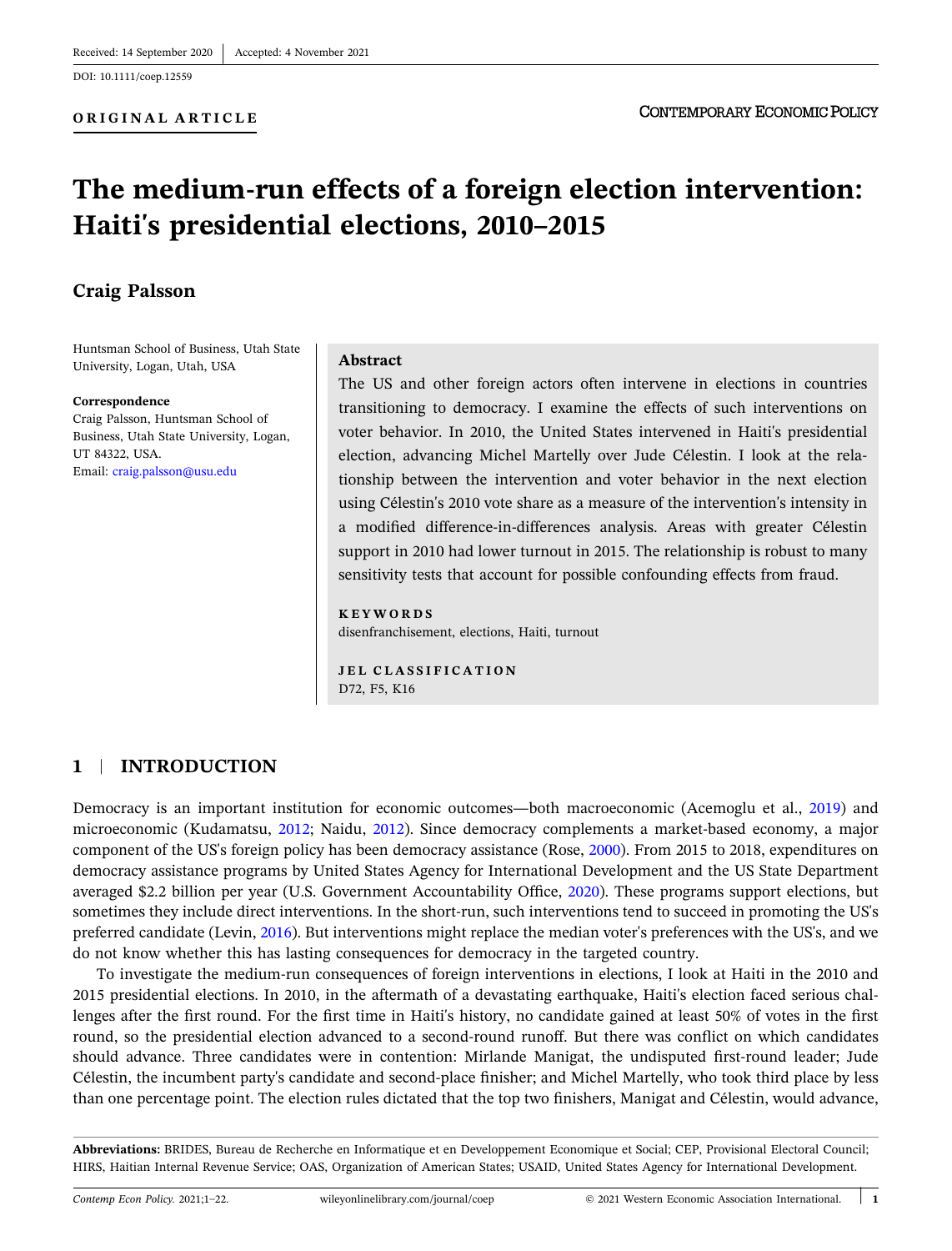but doubts about the first-round's legitimacy and a strong opposition campaign brought the country to a political impasse over whether Célestin should proceed. In an unprecedented move, the United States and the Organization of American States (OAS) pressured the Haitian government to remove Célestin from the election and advance Martelly, a solution the Haitian government resisted but ultimately accepted. I examine how the intervention affected turnout in the 2015 presidential election.

To explore the intervention's consequences, I exploit that the intervention disproportionately affected Célestin's supporters in 2010. The rationale behind the OAS recommendation was that a random sample of tally sheets uncovered some sheets that the OAS deemed "irregular." After discarding these sheets, Martelly's vote share exceeded Célestin's. Although discarding the sheets eliminated votes for every candidate, it implicitly validated Martelly's and Manigat's votes while disregarding the pivotal Célestin voters. Thus, I assume that the intervention affected Célestin voters more than others: the intervention disregarded a greater share of voters in sections where 40% of the vote went to Célestin than where he won 20%. With this definition of treatment, the empirical strategy uses a modified difference‐in‐ differences specification, comparing turnout in sections across the two elections.

The data come from section-level vote tallies in both the 2010 and 2015 elections, and I provide new evidence on the data's legitimacy. Some might worry about whether the vote tallies mean anything because there were allegations of fraud. Although suspicious tally sheets were discarded, there might be concern that the filtered sheets still contain fraud. To address these concerns, I match the election results to pre‐election surveys and find the results are strongly correlated with the survey's predictions. Moreover, visual tests for vote fraud described in Klimek et al. ([2012\)](#page-20-0) report no significant signs of fraud. Although the results do not say there was no fraud or that fraud did not influence the election, they do imply that such irregularities can be treated as noise.

The modified difference-in-differences results reveal that while turnout decreased across elections, it decreased more in sections that supported Célestin. Relative to a section where he won 20% of the 2010 vote, a section where Célestin won 70% of the vote dropped its 2015 turnout by 3.5 percentage points. The result is driven entirely by a decrease in votes; there is no difference in voter registration. To support the results, I run a falsification test using Manigat's 2010 vote share as the treatment. The same regression specification shows no correlation between Manigat's 2010 support and 2015 turnout. If the effect is causal, then the results suggest that the intervention did not discourage Manigat's pivotal voters, since she remained in the race, but that removing Célestin adversely affected his pivotal voters.

Although the data exhibit no strong evidence of fraud, there is still a concern that the noise might induce a spurious correlation. To address the concerns about fraud, I test the robustness of the results with three approaches. First, I omit problematic districts identified by the OAS and find the results persist. Second, I run a sensitivity check to see what patterns of fraud would create spurious results. Since fraud is unobservable, and since there are not even clear indicators on which sections would be most affected by fraud, the test has to explore different assumptions about the patterns of fraud. The patterns are represented by two parameters: (1) what share of sections experienced fraud and (2) what percentage of votes in those sections were fraudulent. I run two versions of the test. First, I assume the intensity of fraud is uncorrelated with Célestin's vote share. Second, to bias the results against Célestin, I assume that his topperforming sections are the ones where fraud occurred: if the assumption is that 10% of sections experienced fraud and that 20% of those votes were fraudulent, then the simulation removes 20% of Célestin's votes in sections in his top 10% of support. The test's results show that, for the results to be spurious, fraud would have to be much more pervasive than evidence supports. Finally, I test the sensitivity of the results to assumptions about voter behavior on sheets discarded for irregularities.

The results warn about the effects of foreign powers intervening in elections. There is some evidence that foreign aid might improve the integrity of elections (Ubert & Jackson, [2020](#page-20-0)), but this paper shows that interventions that go beyond financial support could hurt electoral integrity. Previous work has shown that in the concurrent election, voters in a targeted country tend to support the candidate promoted by the intervention (Levin, [2016\)](#page-20-0). In hypothetical interventions, we know that voter support for the interventions depends on whether it fits their political preferences (Corstange & Marinov, [2012](#page-20-0)). But we do not understand how foreign interventions affect subsequent elections. The extent to which the election is hurt could depend on the strength of the electoral institutions. For instance, work by Allcott and Gentzkow [\(2017\)](#page-20-0) suggests that Russia's interference in the US 2016 presidential election likely had an inconsequential effect on the results, and the historic‐high turnout in the 2018 midterm elections suggests that any discouragement effect would have been small too. But since many countries that receive democracy assistance are only in the initial stages of a political transition, the intervention's effects could be different. When weighing the costs and benefits of a democracy assistance intervention, the United States should recognize that short‐run benefits could be offset by long‐run costs.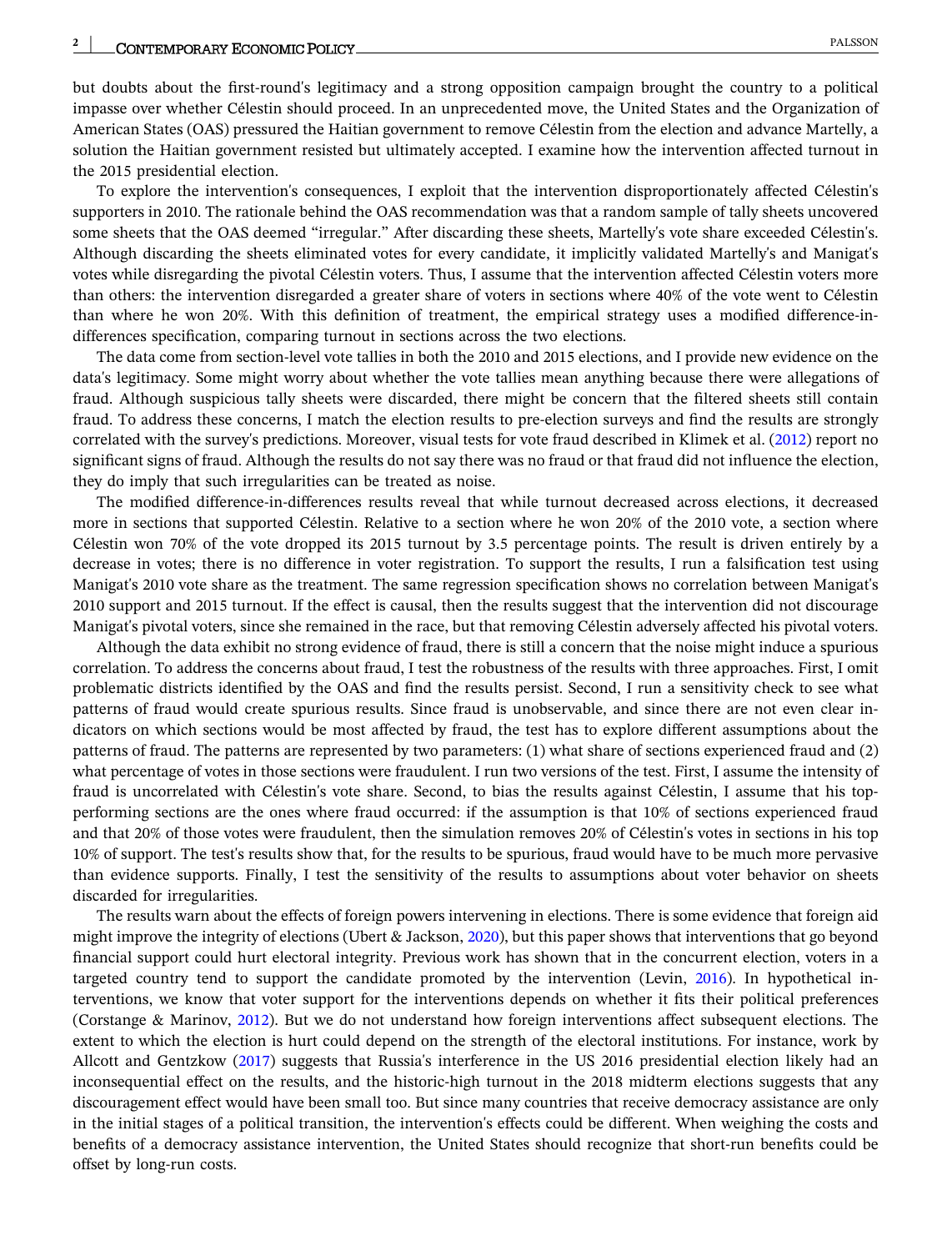These results also contribute to our understanding of the economics of voting. The canonical voting model from Downs [\(1957\)](#page-20-0) posits that voters go to the polls based on the cost of voting, the benefits of the policy, and the expectation that the voter will swing the decision; later models include utility from the act of voting (Riker & Ordeshook, [1968\)](#page-20-0). With the Downsian model in mind, there are two ways to think about the results. First, the intervention discarded votes from pivotal voters, so it may reduce a voter's subjective beliefs that he will swing the decision. The importance of beliefs about being a pivotal voter have been debated—lab results show a positive correlation between beliefs and voting behavior (Duffy & Tavits, [2008\)](#page-20-0) and that voters will abstain from voting if they are uninformed and believe they are pivotal (Battaglini et al., [2010\)](#page-20-0), but data from small‐scale elections suggest that winning margins are too large for the pivotal voter model to explain voting behavior (Coate et al., [2008\)](#page-20-0). While I cannot conclude that the pivotal-voter model explains Haitian behavior, one interpretation is that the intervention changed the pivotal voter from Haitian citizens to foreign actors, diminishing the incentive to vote. A second possible mechanism is that the intervention decreased the expected utility from voting. Since utility from voting and performing civic duties strongly influence voter behavior (Ali & Lin, [2013;](#page-20-0) Dellavigna et al., [2017](#page-20-0); Gerber et al., [2008](#page-20-0)), foreign actors need to be aware that an intervention could significantly affect how voters enjoy elections.

Finally, these findings are a significant deviation from similar empirical work on disenfranchisement from fighting fraud. The intervention disenfranchised many Haitian voters by disregarding their votes due to apparent irregularities. This parallels many debates in the United States about policies that prevent election tampering but that might also disenfranchise voters. For instance, a rising political issue in the United States is the fight over voter identification laws. While some believe that such laws will fight fraud, others believe requiring identification will disenfranchise groups who are less likely to have government issued IDs. Yet empirical work has shown that such laws have no significant effects on fraud or on turnout (Cantoni & Pons, [2019;](#page-20-0) Hoekstra & Koppa, [2021\)](#page-20-0).<sup>[1](#page-19-0)</sup> On the other hand, voters in Florida were more likely to vote if their right to vote had been threatened by an aborted state-wide purge (Biggers & Smith, [2020](#page-20-0)). But these studies look at voter behavior in the United States, a country with established democratic institutions. Countries with weak or new democratic institutions, on the other hand, may respond differently to disenfranchisement (Collier & Vicente, [2012](#page-20-0)).

#### **2** <sup>|</sup> **BACKGROUND ON HAITIAN POLITICS, 1990–2016**

Haiti has a long history of fraught politics, and foreign intervention is not unfamiliar. Haiti's modern political system began with the 1987 Constitution, which eliminated the office of President for Life and opened the executive position to popular election. The constitution created a permanent, independent council to run elections, but since the beginning the council has been neither permanent nor independent. Instead, the council that runs elections is the Provisional Electoral Council (CEP) whose authority lasts for one election. A regular concern is that the president appoints the members of the CEP, which has led to accusations in the past (Miles & Feeney, [2001\)](#page-20-0) and in 2010 (Johnston & Weisbrot, [2011](#page-20-0)) that the council unjustly favors the incumbent party. This will be discussed below.

The cumulative effect of Haiti's history has shaped politics over the past 3 decades.

#### **2.1** <sup>|</sup> **Elections and the international community, 1990–2006**

Ever since democracy started in Haiti in 1990, the international community has been involved to some degree. The smallest and least controversial role it has played has been to monitor the elections. Monitoring began in the first election in 1990, when Haiti's provisional government invited several hundred international observers to monitor the election, which Jean‐Bertrand Aristide won with 70% of the vote (von Hippel, [1995](#page-21-0)). The first major intervention was in 1995. After a coup had ousted Aristide in 1991, less than 8 months after taking office, the international community helped return him to the presidency in 1994 on the condition that he step down in 1995 and hold an election (Mobekk, [2001](#page-20-0)). The nature of the international community's involvement changed in the election of 2006 with two major interventions. First, the international community forbade Aristide's party (Fanmi Lavalas) from running a candidate (Dupuy, [2006](#page-20-0)). Second, the international community influenced the vote count. The election committee, when counting the votes, discovered a significant number of ballots were blank. It was unclear whether the blanks were mistakes, protest votes, or intentional fraud, but according to election rules, they had to be counted. But there were enough blanks that including them in the total would dilute the leading candidate's vote share enough to force a second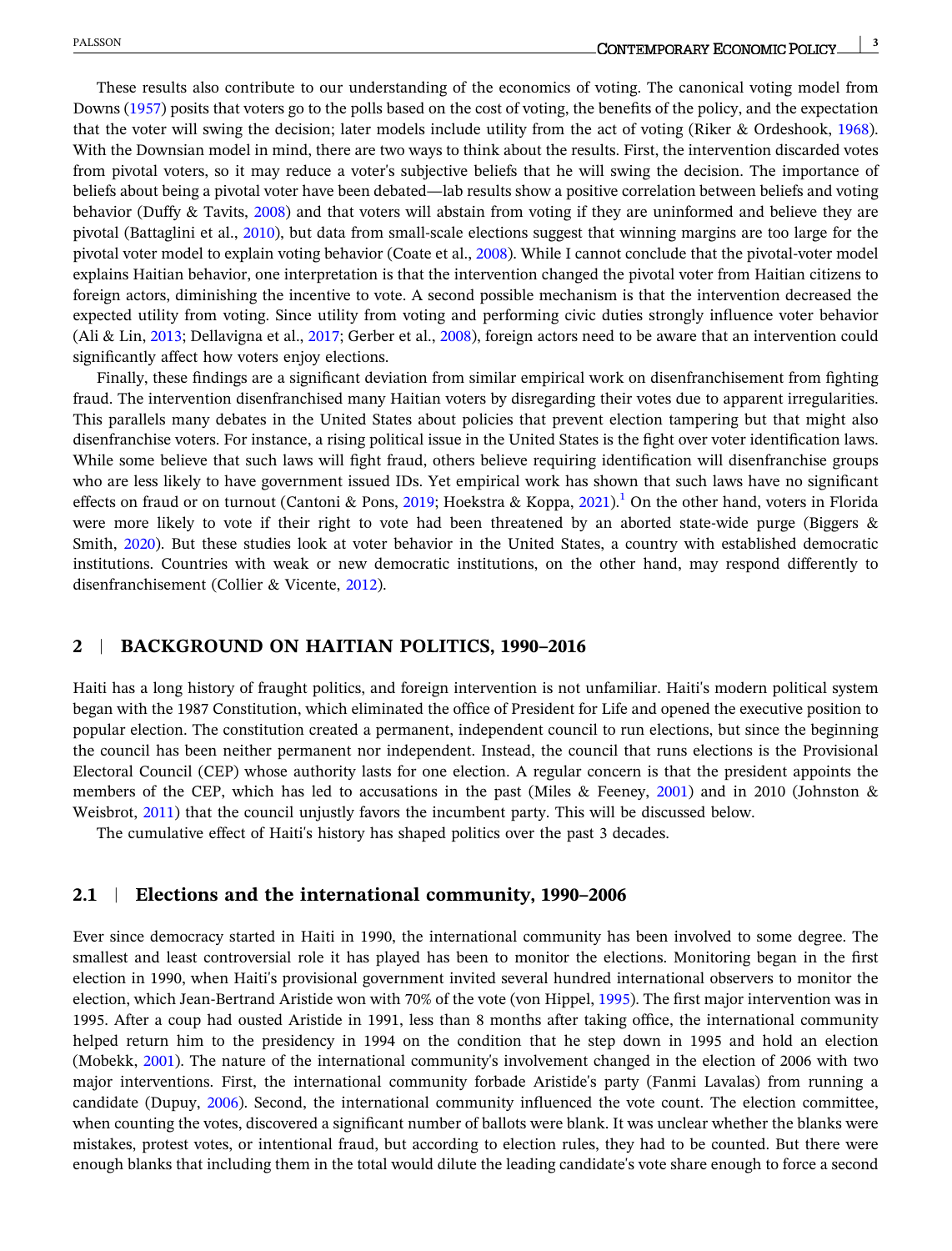round. The international community intervened, saying that while the blanks had to be counted, the rules did not specify how they had to be counted, and awarded them proportionally to each candidate, thus avoiding a runoff (Dupuy, [2006](#page-20-0)).

With the coups and electoral interventions through the 1990s and 2000s, Haitian voters became disillusioned with the election process, which led to large variation in turnout. One source of disillusionment was that people did not see results from the political process. The international community was so focused on elections that they often ignored the abusive administrations they created, which eroded trust in the international community (von Hippel, [1995\)](#page-21-0). Many Haitians lost faith in the election process, believing that it never led to change, and they came to refer to their system as *pepe* (secondhand) democracy. With this disillusionment came large swings in voter turnout. In 1990, 50% of registered voters turned out, but in 1995, when Aristide was forced to step down despite his interrupted first term, turnout for the election was around 28% (Nohlen, [2005](#page-20-0), p. 392). The return of Aristide brought a return of participation, though the exact numbers are disputed: the CEP and other election observers reported turnout at 60% (Miles & Feeney, [2001\)](#page-20-0).<sup>[2](#page-19-0)</sup> In 2006, turnout hit 63% (Dupuy, [2006,](#page-20-0) pp. 168–169).

While the international community has meddled with Haitian elections, we do not know whether its influence has caused Haitians to change their voting behavior. One difficulty with attributing any adverse effects is that the interventions were often small. For instance, although one of the conditions for restoring Aristide was that he allow the election to proceed as scheduled in 1995 and to not run as a candidate, the condition was enforcing constitutional restraints. Haitian presidents cannot serve two consecutive terms. The controversy was whether Aristide's interrupted tenure counted as a full term. Similarly, the 2006 interventions did not seem to alter the outcomes of the election. While the international community prevented Aristide's party from officially running a candidate, the party's 1995 candidate and winner René Préval created a new party and won in 2006. And although Préval's victory was helped by the intervention that pushed his first-round vote share above 50%, he was the clear favorite leading up to the election, with the runner-up only receiving 12% (Dupuy, [2006](#page-20-0)). Thus, while the international community intervened, its actions were arguably inconsequential. But that changed significantly with the 2010 election.

#### **2.2** <sup>|</sup> **The 2010 presidential election**

In November 2010, 10 months after an earthquake that killed 200,000 people, Haiti held a presidential election. Turnout was low at 23%, which was to be expected because of the tumultuous post-earthquake environment. But that was not the only problem with the election; the OAS, whom the Government of Haiti had invited to monitor the election, reported, "the day of elections was marred by disorganization, dysfunction, various types of irregularities, ballot stuffing and incidents of intimidation, vandalism of polling stations and violence" (Organization of American States, [2011b\)](#page-20-0). While acknowledging the problems, the OAS expressed confidence in the election: "Based on its observations in the eleven electoral departments, the Joint Mission does not believe that these irregularities, serious as they were, neces-sarily invalidated the process" (Organization of American States, [2010\)](#page-20-0). Despite this supporting statement, counting the votes was contentious. The CEP failed to receive 1365 tally sheets (about 12.2% of the vote). Then, before reporting the results, the CEP discarded 312 tally sheets (about 7.6% of the votes) that appeared "irregular" (Johnston & Weisbrot, [2011](#page-20-0)).

With a first round that had 18 candidates, no candidate won a sufficient share of the votes to become the outright winner. Haitian elections consist of a first round of voting with all candidates, but if no candidate wins more than 50% of votes then a second round runoff is held with the top two candidates. After counting the remaining votes, the leading candidate, with 31.4% of the vote, was Mirlande Manigat, a university administrator and former First Lady. In second place, with 22.5%, was Jude Célestin, the candidate handpicked by then‐president René Préval. Finally, in the third place, with 21.8% of the vote (less than 1 percentage point behind second), was Michel Martelly, a music star on his first political foray. For the first time in Haiti's history, the presidential election would require a runoff.

Despite the CEP's removal of "irregular" tally sheets, some accused Célestin of using Préval's administration to manipulate the election, and the election results were protested. The OAS observers expressed little faith in the claims, "More subversive of the process was the toxic atmosphere created by the allegations of 'massive fraud'. The [election monitors] observed instances where even before the voting started, any inconvenience or small problem led to the immediate cry of fraud" (Organization of American States, [2011b\)](#page-20-0). Indeed, the claims were so tenuous that while Manigat and Martelly initially led the charge for canceling the vote, they withdrew their complaints once they heard they were in contention for the runoff (Katz, [2013,](#page-20-0) p. 255). A week after the election, the Government of Haiti requested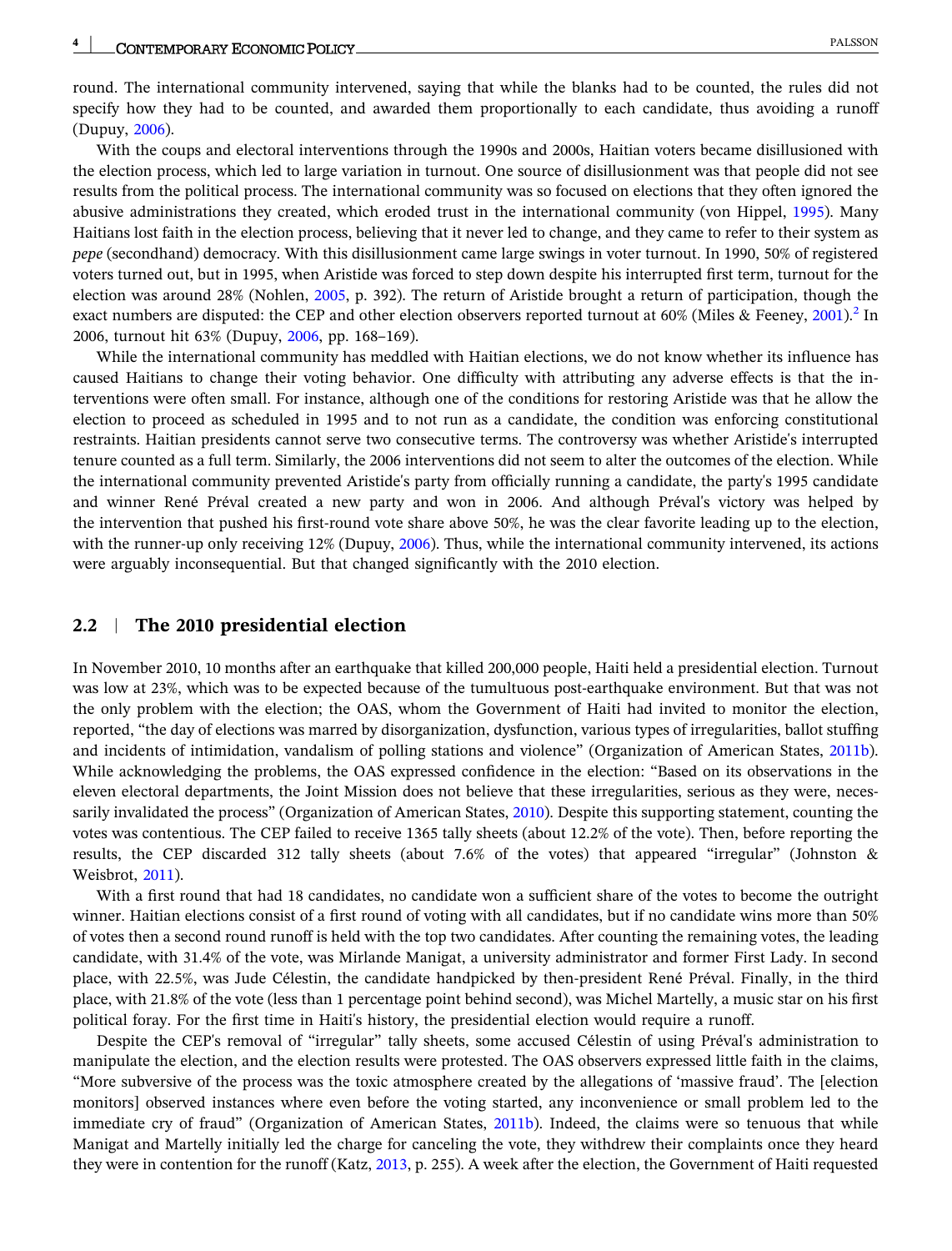that the OAS review the tally sheets and verify the results (Organization of American States, [2011a](#page-20-0), p. 24). After its investigation, the OAS recommended that the CEP discard another 234 tally sheets consisting of nearly 51,000 votes (4.7% of the counted votes). Discarding these sheets would put Célestin in third place and move Martelly into the second round against Manigat.

But the government of Haiti initially refused to implement the recommendation. The refusal created weeks of a political stalemate. Finally, the US Secretary of State Hillary Clinton visited Haiti on January 30, 2011 and told President Préval the OAS recommendations would be implemented (Katz, [2013,](#page-20-0) p. 270). The evening of Clinton's appearance, the government announced the final round of the election would be between a former First Lady (Manigat) and a celebrity with no political experience (Martelly). The second round was held on March 20, 2011. Despite removing Célestin from the election, there were similar problems in the second round, and 15.3% of tally sheets were discarded for irregular counts (Organization of American States, [2011a,](#page-20-0) p. 28). On May 15, Michel Martelly became president.

The Martelly administration did not improve confidence in democratic institutions. During Martelly's 5‐year term, the country failed to hold an election at any level of government, and by 2015, the majority of legislators' terms had expired, leaving the president to rule by decree. Despite difficulties, presidential elections were held in October 2015. Since the constitution prohibits presidents from serving consecutive terms, Martelly could not run again. Instead, he picked Jovenel Moïse, a banana farmer with no political experience, as the candidate for his party. Although 54 candidates ran, the principal contender was again Jude Célestin.

The 2015 election had similar problems as 2010. After the first round, there were many reports of fraud and misconduct. A commonly cited problem was the election monitors.<sup>[3](#page-19-0)</sup> The monitors were representatives from each political party and were stationed at each polling location. While the logic for the monitors was that they would prevent each other from cheating, instead it was widely reported that smaller parties were selling their monitors to larger parties. The problems with the 2015 election were so large that no one would allow the elections to advance to the second round, and in February 2016 President Martelly resigned and a provisional president took his place.

Uncertainty about the next election persisted through 2016. The provisional president's mandate ended in June, without a clear plan on when the election would be held. Then in October, Hurricane Matthew disrupted the country, killing many. Finally, after a year of uncertainty, another first-round presidential election was held in November 2016. Many of the candidates from the 2015 election had dropped, halving from 54 to 27, and Jovenel Moïse, Martelly's handpicked successor, won the election outright. Although accusations of fraud were minimal, there was a significant concern that participation was low, with only 18% voter turnout.

Did the events of 2010 affect the 2015/2016 elections? Although a causal connection has yet to be established, there is evidence that confidence in the democratic process had faltered. Between the 2015 and 2016 round of voting, Kolbe and Muggah ([2016](#page-20-0)) surveyed over 2000 households about their feelings toward the election. The overwhelming favorite candidate among these households was Célestin, receiving support from 42% of respondents, and Moïse was the least preferred candidate at 4%. But only 16% of households said they had voted in the 2015 election, and only 3% said they would vote in the rerun of the first round in 2016. While the report does not report cross-tabulations of candidate preference and participation, it is clear that Célestin voters were not participating. The most popular response for nonparticipation was concern over fraud or lacking confidence that the vote would be counted (26% gave it as their main reason) and the second most popular response was that there was no point in voting (19%). The voters did not rationalize their responses, but when asked about hypothetical solutions to the 2015/2016 electoral crisis, some of the least popular options involved interventions by foreign states or organizations. Thus, while none of this evidence is strong enough for a causal connection between the intervention in 2010 and the low turnout in 2015/2016, there is certainly enough circumstantial evidence to suggest further investigation of whether Célestin's supporters lost faith in the democratic process.

### **3** <sup>|</sup> **DATA ON HAITIAN ELECTIONS**

Election data in Haiti are scarce, but in this case, we have enough data to at least investigate the intervention's medium‐ run effect. The data come from election results in the first round of the Haitian presidential elections in 2010 and 2015 and the repeat first-round election in 2016. Ahead of the presidential elections, there were concerns about preventing fraud and creating a legitimate election. To assuage concerns, the CEP posted vote tallies for each polling station in the country. The 2010 vote tallies, without the 312 sheets discarded by the CEP, were collected by Johnston and Weisbrot [\(2011](#page-20-0)), and I collected the 2015 and 2016 data directly from the CEP tallies.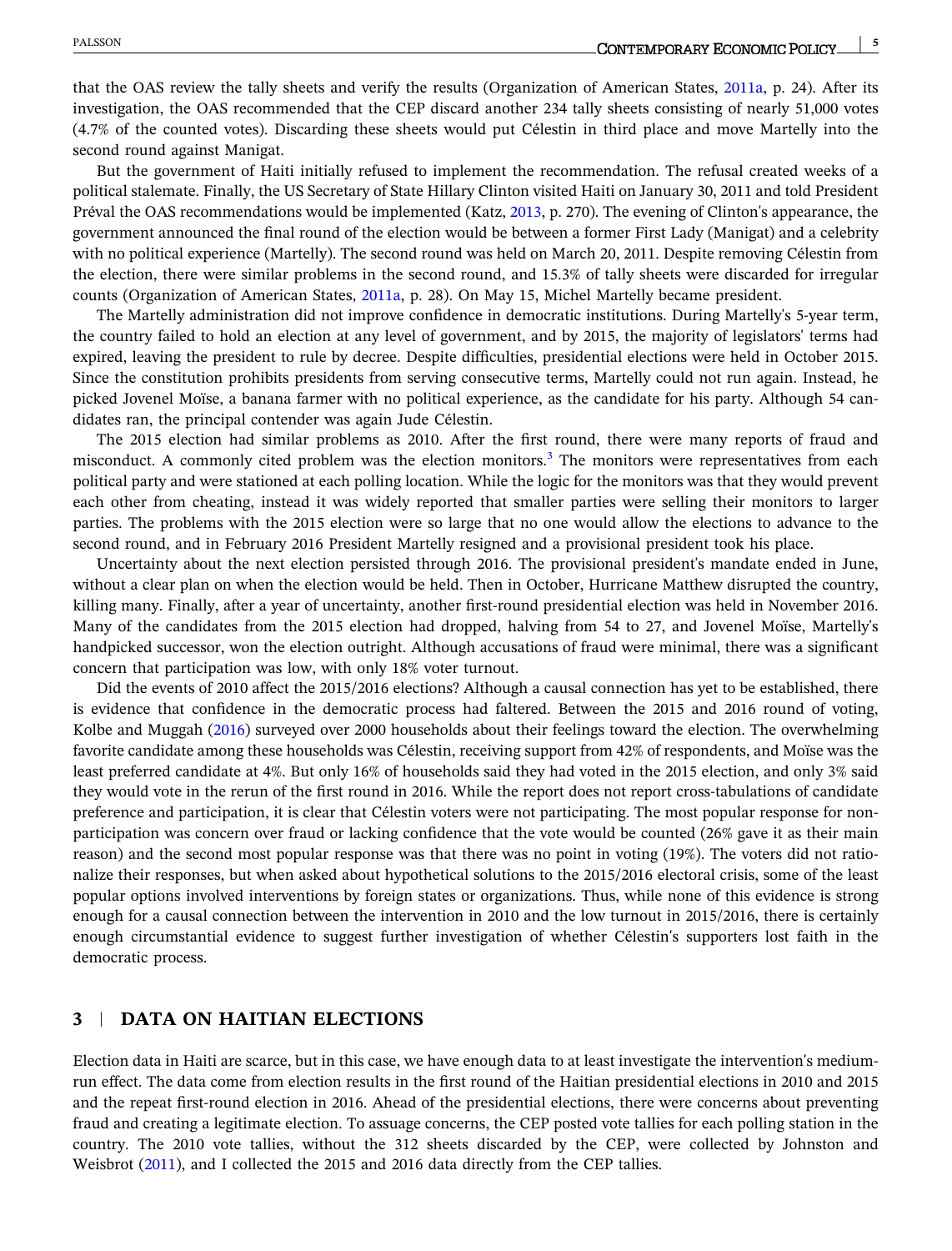Unfortunately, there are no publicly available disaggregated data for the second round of 2010 (the runoff between Manigat and Martelly) or for any election before 2010. On the one hand, the absence of data prevents me from exploring the validity of the parallel trends assumption. On the other hand, investigating how foreign interventions affect political participation almost by definition occurs in countries with scarce data. Governments that regularly track election data and make the disaggregated results publicly available have stronger electoral institutions and therefore are not a target for foreign intervention.

The vote tallies allow us to measure turnout in both elections and Célestin's vote share in 2010. Calculating turnout is challenging because we do not have the exact number of registered voters in each section. But we can proxy for the number of registered voters using the number of booths in each section because booths were assigned to sections according to the number of registered voters: one booth for every 550 registered voters. In 2010, the average section had about 16 booths, and by 2015 the average section had 19 booths, which reflects that voter registration increased between the two elections. Since booths are determined by the number of registered voters, for a section with *N* booths, we know there are at least  $(N-1) \times 550$  registered voters. The complication is in the last booth, which could represent anywhere between 1 and 550 voters. Because the data do not allow me to identify the marginal booth, I assume all booths have 550 registered voters. This assumption's robustness is explored in Table A3 of Supporting Information S2.

Summary statistics for turnout and Célestin's vote share are reported in Table [1](#page-6-0).<sup>[4](#page-19-0)</sup> There are 614 sections with turnout data in 2010: 609 also have turnout data in both 2015 and 2016, while 2 only have 2015 and 3 only have 2016 data. In 2010, Célestin's average vote share was 26%; average turnout was also 26%. While the 2010 turnout should have been depressed by the post-earthquake recovery environment, the average turnout across sections remained constant in 2015 at 26%. But average turnout in 2016 dropped to 19%, widely attributed to voter fatigue after a year of uncertainty about elections. Since the empirical strategy measures disenfranchisement through Célestin's vote share, it is helpful to split the data by Célestin's vote share, comparing the top quartile of his support with the bottom. In each election, Célestin's top quartile of 2010 sections had higher (statistically significant) turnout than the bottom quartile. Across elections, turnout changed differentially by quartile of Célestin support. From 2010 to 2015, we see that sections in the bottom quartile increased their turnout (23% to 25%) but that the top quartile's turnout declined (29% to 27%). In 2016, turnout had declined relative to 2010, but in the bottom quartile it had dropped only 5 percentage points, whereas in the top quartile it declined by 9. Thus, there is evidence that voter behavior responded differently across elections, though the mechanism behind the difference is yet unclear.

We can look at which sections supported Célestin using a 2009 amenities census. In 2009, the Ministry of Agriculture, Natural Resources and Rural Development surveyed sections to assess the amenities available around the country. Such amenities include the types of school available (elementary, secondary, and technical), the presence of state services (post office and court), access to information technology (presence of Internet cafe and cell phone coverage), and other amenities (sanitation facilities, gas station, and recreation center). Table [1](#page-6-0) shows that of the 12 amenities measured, sections in Célestin's top quartile of support were less likely to have each one than the sections in the bottom quartile, with 8 of the 12 differences being statistically significant at the 5% level or stronger. This strongly suggests that Célestin's support came from poorer voters. This is unsurprising since Célestin was running under the Unity party, whose founder was then‐president René Préval, who owed his 2006 victory to large turnout in poor areas (Dupuy, [2006](#page-20-0), p. 169).

Since there is a clear difference in the characteristics of sections that supported Célestin in 2010, we need to pause and address how this will affect the analysis. Ideally, the analysis would account for the initial differences and control for changes over the 5 years. But this is Haiti, a country where data are scarce. While Haiti has a national statistics office, before the earthquake it did not regularly collect data, and it certainly did not collect much data in the chaotic period following the earthquake. Even accounting for population changes is difficult because the population projections were based on assumptions of constant population growth (see Section A.4 in Supporting Information S2). Thus, the analysis cannot account for changes in section characteristics over time. Nevertheless, Haiti was not a dynamic economy. Of course it experienced a significant shock with the 2010 earthquake, but this survey measured amenities in 2009, so the differences in characteristics predated the earthquake. After the earthquake, Haiti's economy stagnated, with GDP per capita growing an average of 0.5% per year (in contrast with the Dominican Republic, its island neighbor, which during the same year grew 4.2% per year). Thus, the analysis assumes that the initial differences between sections are absorbed in section fixed effects and that there was no significant divergence in these conditions between the elections. The reliance on this assumption is another reason I am cautious about claiming the analysis is recovering a causal effect.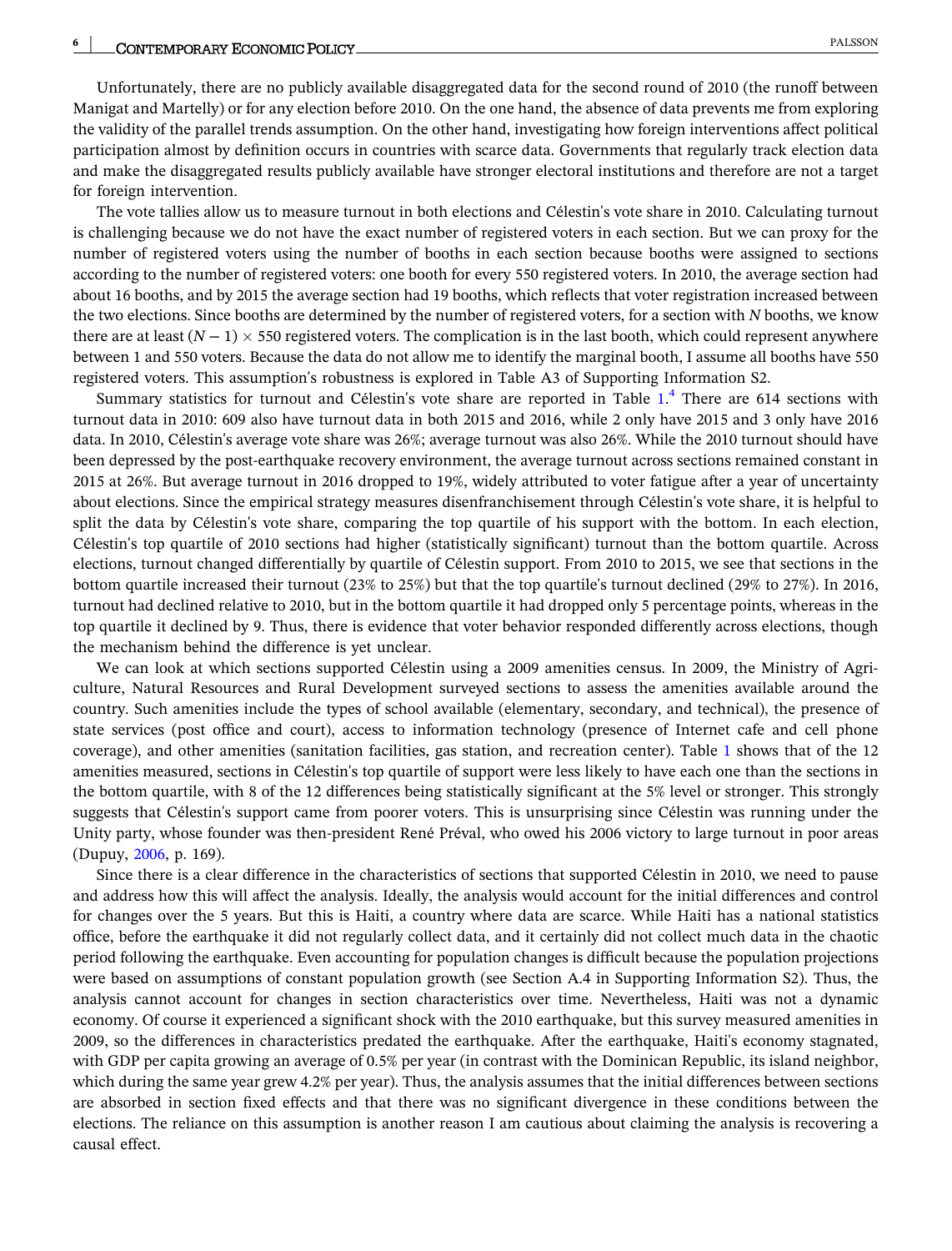#### <span id="page-6-0"></span>**TABLE 1** Summary statistics on election turnout, Célestin's vote share, and section characteristics

|                                   | All sections | <b>Bottom</b> quartile | Top quartile | <b>Difference</b> |
|-----------------------------------|--------------|------------------------|--------------|-------------------|
| A. Turnout                        |              |                        |              |                   |
| Célestin 2010 vote share          | 0.26         |                        |              |                   |
|                                   | $[0.17]$     |                        |              |                   |
| Turnout 2010 ( $N = 614$ )        | 0.26         | 0.23                   | 0.29         | $0.06***$         |
|                                   | $[0.10]$     | $[0.10]$               | $[0.11]$     | $[0.012]$         |
| Turnout 2015 ( $N = 611$ )        | $0.26\,$     | 0.25                   | 0.27         | $0.02***$         |
|                                   | $[0.07]$     | [0.07]                 | $[0.07]$     | [0.0081]          |
| Turnout 2016 ( $N = 612$ )        | 0.19         | $0.18\,$               | $0.20\,$     | $0.02**$          |
|                                   | [0.08]       | [0.08]                 | $[0.08]$     | [0.0087]          |
| B. Section characteristics (2009) |              |                        |              |                   |
| School-Elementary                 | 0.95         | 0.97                   | 0.94         | $-0.030$          |
|                                   | $[0.21]$     | [0.18]                 | $[0.25]$     | [0.028]           |
| School-Secondary                  | 0.51         | 0.62                   | 0.34         | $-0.28***$        |
|                                   | $[0.50]$     | [0.49]                 | $[0.47]$     | $[0.062]$         |
| School-Technical                  | $0.15\,$     | 0.30                   | $0.06\,$     | $-0.24***$        |
|                                   | [0.36]       | [0.46]                 | $[0.25]$     | [0.047]           |
| Post office                       | $0.03\,$     | $0.05\,$               | $0.01\,$     | $-0.044**$        |
|                                   | $[0.16]$     | $[0.22]$               | $[0.09]$     | $[0.022]$         |
| Court                             | $0.10\,$     | $0.13\,$               | $0.07\,$     | $-0.057$          |
|                                   | $[0.29]$     | [0.34]                 | [0.26]       | $[0.039]$         |
| Internet cafe                     | $0.15\,$     | 0.32                   | $0.08\,$     | $-0.24***$        |
|                                   | [0.36]       | [0.47]                 | $[0.27]$     | [0.049]           |
| Cell coverage-Total               | $0.19\,$     | 0.23                   | $0.15\,$     | $-0.081$          |
|                                   | [0.39]       | $[0.42]$               | [0.36]       | [0.051]           |
| Cell coverage-Partial             | 0.64         | 0.66                   | 0.58         | $-0.088$          |
|                                   | $[0.48]$     | $[0.47]$               | $[0.50]$     | [0.063]           |
| Pharmacy                          | 0.24         | 0.39                   | $0.12\,$     | $-0.27***$        |
|                                   | $[0.43]$     | [0.49]                 | [0.33]       | $[0.053]$         |
| Sanitation                        | $0.45\,$     | 0.57                   | $0.28\,$     | $-0.29***$        |
|                                   | $[0.50]$     | $[0.50]$               | $[0.45]$     | $[0.061]$         |
| Gas station                       | $0.08\,$     | $0.20\,$               | $0.02\,$     | $-0.17***$        |
|                                   | $[0.27]$     | $[0.40]$               | $[0.15]$     | $[0.039]$         |
| Recreation                        | $0.13\,$     | 0.22                   | $0.07\,$     | $-0.14***$        |
|                                   | $[0.34]$     | $[0.41]$               | [0.26]       | [0.044]           |
| $\cal N$                          | 483          | $116\,$                | $125\,$      | $\blacksquare$    |

*Note*: The columns with "quartile" in the heading refer to the quartiles of Célestin's 2010 vote share. The bottom quartile is sections where Célestin won less than 12.5% of the vote, and the top quartile includes sections where he won more than 35.5%. In the Difference column, standard errors are in brackets, for all other columns standard deviations are in brackets.

\*\*\**p* < .01; \*\**p* < .05.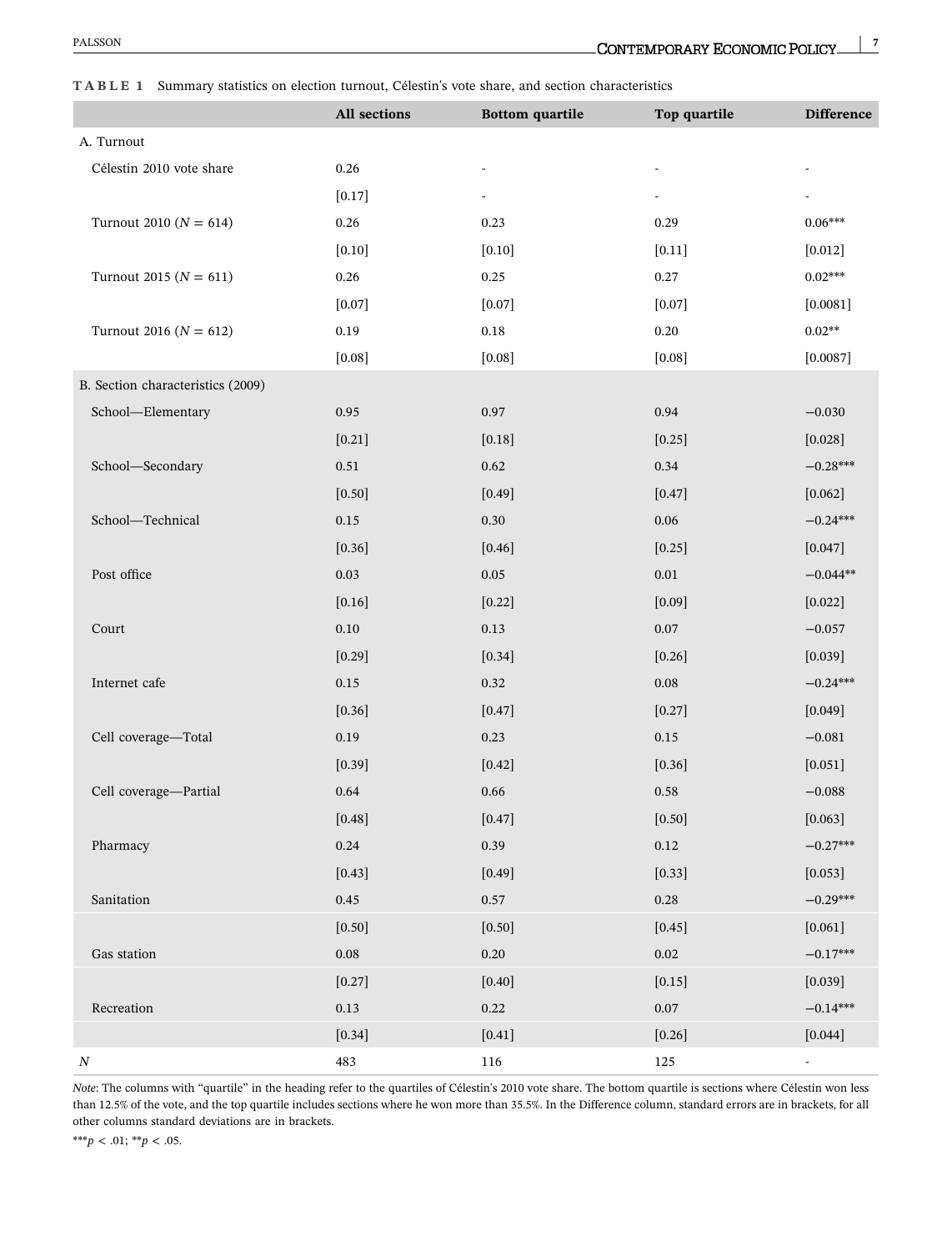#### <span id="page-7-0"></span>**8** - PALSSON

There was one section characteristic, however, that changed during this period, and probably influenced the election: the cholera rate. After the earthquake, cholera was introduced to the country by Nepalese UN workers (Katz, [2013,](#page-20-0) Chap. 11). Because of Haiti's poor sanitation infrastructure, the cholera spread through the country, but it of course had differential effects. Controlling for cholera is important because it evolved into a contentious political issue and could spark an electoral response. Thus, all regressions control for the district's cholera rate (note: districts are made of several sections).

### **4** <sup>|</sup> **EXAMINING THE CONNECTION BETWEEN THE INTERVENTION AND TURNOUT**

Although it was a political travesty, several aspects of the 2010 presidential election provide a convenient environment for testing whether foreign intervention hurt democratic institutions. According to Shulman and Bloom [\(2012](#page-20-0)), foreign interventions in elections are most likely to trigger pushback when they are salient, partisan, and directed by the state rather than a non-state actor. Haiti in 2010 met all of these conditions: the intervention was ultimately effected by the US Secretary of State (state actor) in an openly acknowledged process (salient) that excluded a particular candidate (partisan).

In addition to meeting the theoretical conditions, there are other reasons why this election is appropriate for this question. First, even though Haitian elections have a history of foreign influence, this intervention was more explicit than previous elections. A good contrast for the 2010 intervention was the previous election's intervention. In 2006, the international community assured a quick victory for Préval by exploiting a legal ambiguity about counting blank votes. The intervention was subtle and could easily go unnoticed. In 2010–2011, however, the international community had delayed the second round for months calling for Célestin's removal, which finally happened the same day as a highprofile visit from the US Secretary of State. Second, the intervention unambiguously changed who became president. Again, 2006 is a good contrast. While assuring Préval's victory required a slight push, he was the clear favorite and no one was surprised by the outcome. In 2011, however, removing Célestin allowed Martelly to advance against Manigat. If Manigat had won, one could always debate whether the intervention affected the outcome. But Martelly won, which would not have been possible without the intervention.

A second convenience is that the intervention discarded legitimate votes. While the intervention was rationalized as a way to remove fraud from the election, the implementation was crude. If a tally sheet was deemed "irregular," every vote on the tally sheet was discarded. Rosnick ([2011\)](#page-20-0) gives a simple example of the harm this could cause: suppose the true votes on a tally sheet are 120 for Célestin and 50 for Manigat, but that the sheet reads 180 for Célestin and 50 for Manigat. The extra 60 votes are fraudulent. While a true correction would eliminate those 60 votes and properly represent the section's preferences, discarding the entire tally sheet trades an error of +60 votes for Célestin for a net error of +70 votes for Manigat, which is a 130 vote swing in that section. Rosnick then uses a simulation of the discarded tally sheets to show that Célestin's legitimate votes likely gave him an indisputable lead over Martelly. The intervention not only directly disenfranchised voters by discarding their votes, it indirectly disenfranchised all voters who had voted for Célestin.

Another convenience of this setting is that Célestin ran in both elections. Having Célestin in both elections is nice because it keeps the personality constant. Personality drives Haitian politics because there are no stable political coalitions that attract consistent support. In each election, dozens of candidates ran for president across just as many parties, and between elections Célestin even switched political parties. Having Célestin, the target of 2010s intervention, run in both elections means that we can control for the personality and be more confident that the effects are driven by the intervention.

To investigate the connection between the intervention and voter behavior, I examine turnout across the two elections using Célestin's vote share to measure intensity of treatment. I use a modified difference-in-differences strategy similar to Jones et al. ([2017](#page-20-0)) and estimate the following regression:

$$
y_{st} = \beta_1 \text{Disenfranchisement}_s \times \text{PostInterference}_t + \delta_t + \delta_s + \beta_2 X_{st} + \varepsilon_{st}.
$$
 (1)

The dependent variable *yst* includes election outcomes such as turnout or registered voters in section *s* in election *t* ∈ {2010, 2015, 2016}. Disenfranchisement*<sup>s</sup>* measures the degree of disenfranchisement in section *s*, which I proxy with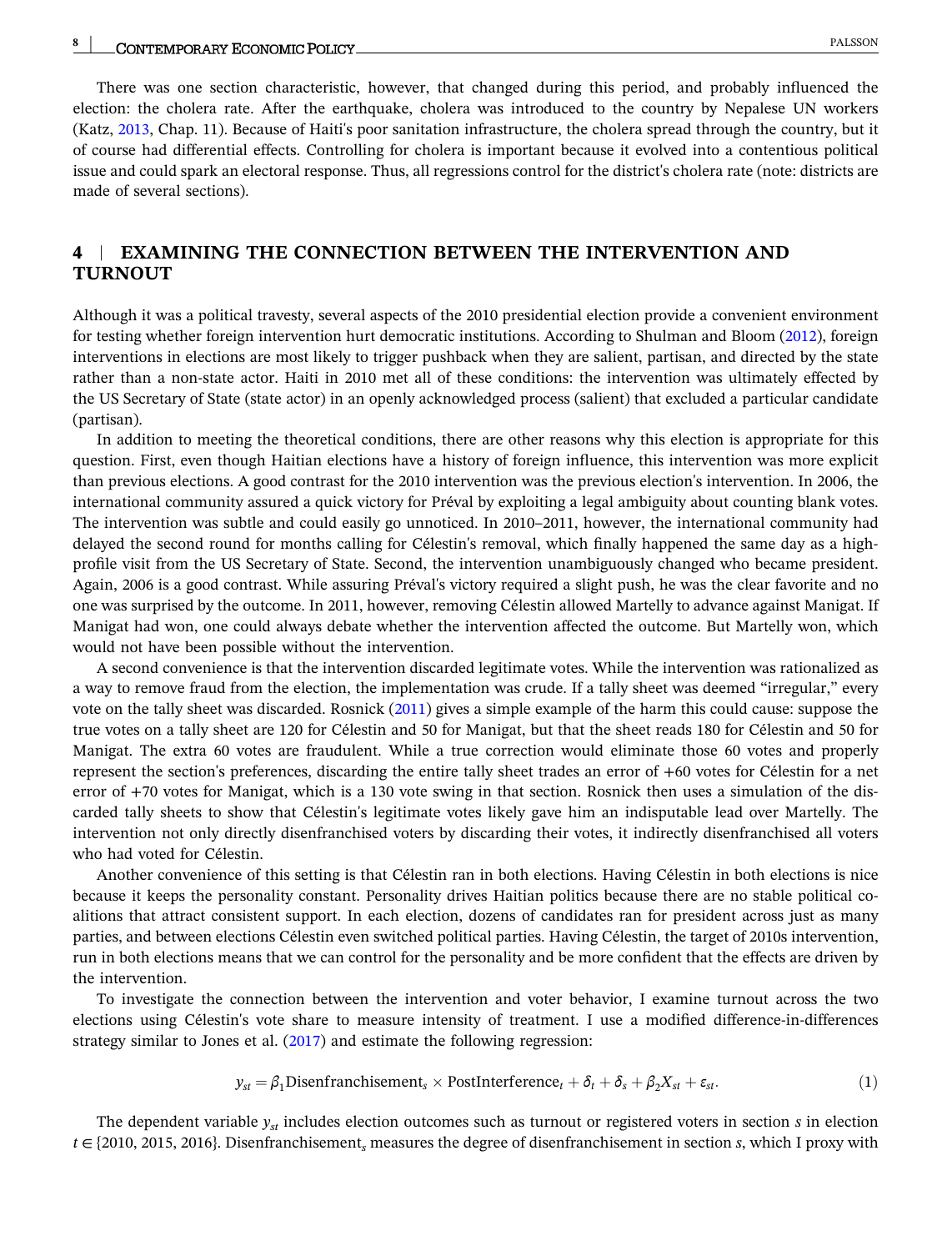Célestin's 2010 vote share. The dummy variable PostInterference*<sup>t</sup>* indicates whether it is the 2015 or 2016 election. The regression includes election and section fixed effects ( $δ_t$  and  $δ_s$ , respectively) and controls for the cholera rate ( $X_{st}$ ).

Predicting the sign of  $\beta_1$  is difficult because the relationship between disenfranchisement and turnout is theoretically ambiguous. According to reactive theory, disenfranchisement may cause voters to cherish their voting rights, increasing turnout in the next election (Biggers & Smith, [2020](#page-20-0)). For instance, when the Voting Rights Act of 1965 reversed the disenfranchisement of Blacks in the South, Black voters registered to vote and turned out in high numbers (Cascio & Washington, [2014](#page-20-0)). On the other hand, the intervention could discourage Célestin's supporters, fracturing their fragile faith in the democratic system. Such voters may question the purpose of participating in the election, especially when inefficient polling stations and dangerous election‐day conditions significantly increase the cost of voting. In this case, we would observe a decrease in turnout.

For *β*<sup>1</sup> to be a causal effect, we must assume that Célestin's 2010 vote share did not affect changes in turnout within a section across elections except through the response to the intervention. One way to frame the identifying assumption is to say that in a world where Célestin was not dismissed from the 2010 election we do not expect turnout to change differently within a section that voted 40% in favor of Célestin than in a section where only 10% of voters supported him. Of course, a section that voted 10% for Célestin must have given more of its votes to another candidate, so another way to frame the identifying assumption is to say we do not expect turnout to change differently within a section that voted 40% in favor of Célestin than in a section where 40% voted in favor of Manigat or Martelly.

The causal assumption's validity rests on how well the analysis controls for any other confounding factors. Unfortunately, it is hard to eliminate every confounding effect. For example, the analysis assumes parallel trends, but because detailed voting data is not available before 2010, I cannot provide evidence in favor of this assumption. The analysis also assumes that the voters who were disenfranchised in 2010–2011 were still in their sections in 2015–2016. If voters move to other sections but retain the consequences of their response to the intervention, then the effects will spill over into other sections. Unfortunately, we do not know whether migration is a problem or not. Haiti's last census was in 2003 and there are no regular surveys of migration. Nevertheless, the effect on the analysis should be minor. As long as the migration destination is orthogonal to the Célestin's 2010 vote share in the origin, this means there is error in measuring the treatment status, which biases the estimates of  $\beta_1$  toward zero.

But another threat to the analysis is fraud. Even though the OAS expressed confidence in the election, there is still concern that there is fraud present in the data. Most importantly, if fraud in 2010 was correlated with Célestin's vote share an easy case to make since he was removed on allegations of fraud—and if that fraud was eliminated in 2015—also reasonable since his party was no longer in power—then the analysis would produce a negative coefficient.

Since accusations of fraud tainted the 2010 election, it is worth exploring the evidence for fraud, its potential effect on the analysis, and how to handle it.

#### **4.1** <sup>|</sup> **The extent of fraud in the 2010 election**

Before even analyzing the data, we already have some protections against fraud affecting the analysis. First, the CEP and OAS reportedly eliminated the most egregious examples of fraud. The remaining sheets, which are the only ones used in this analysis, passed scrutiny. Thus, while we cannot guarantee the remaining ballots are free of fraud, the fraud was noisy enough to avoid detection. Of course, one concern is that the CEP, which was formed by the incumbent party, could have systematically excluded ballots in a way that favored the incumbent candidate. We will investigate this possibility in Section [6.3](#page-17-0).

Along these lines, a significant threat to the analysis is whether fraud is correlated with treatment. Because Célestin was eventually removed from the election, it seems that he was the main perpetrator of fraud. But while Célestin was under the most scrutiny, and while some cheating on election day was observed, there was no conclusive evidence that he perpetuated the cheating nor evidence that the other candidates did not cheat. The OAS reports never attribute fraud to any party nor exempt any parties from fraud. In fact, as mentioned above, more "irregular" sheets were discarded in the second round, when it was only Manigat and Martelly, than were discarded in the first. Thus, while fraud likely exists, it is possible that all candidates received fraudulent votes.

Even though there are reasons to believe fraud was resolved or that it is uncorrelated with treatment, there are still two important issues to consider. First, many ballots were missing or not included in the vote tallies—how should such cases be handled? Second, if fraud remains, do the election results have any meaning?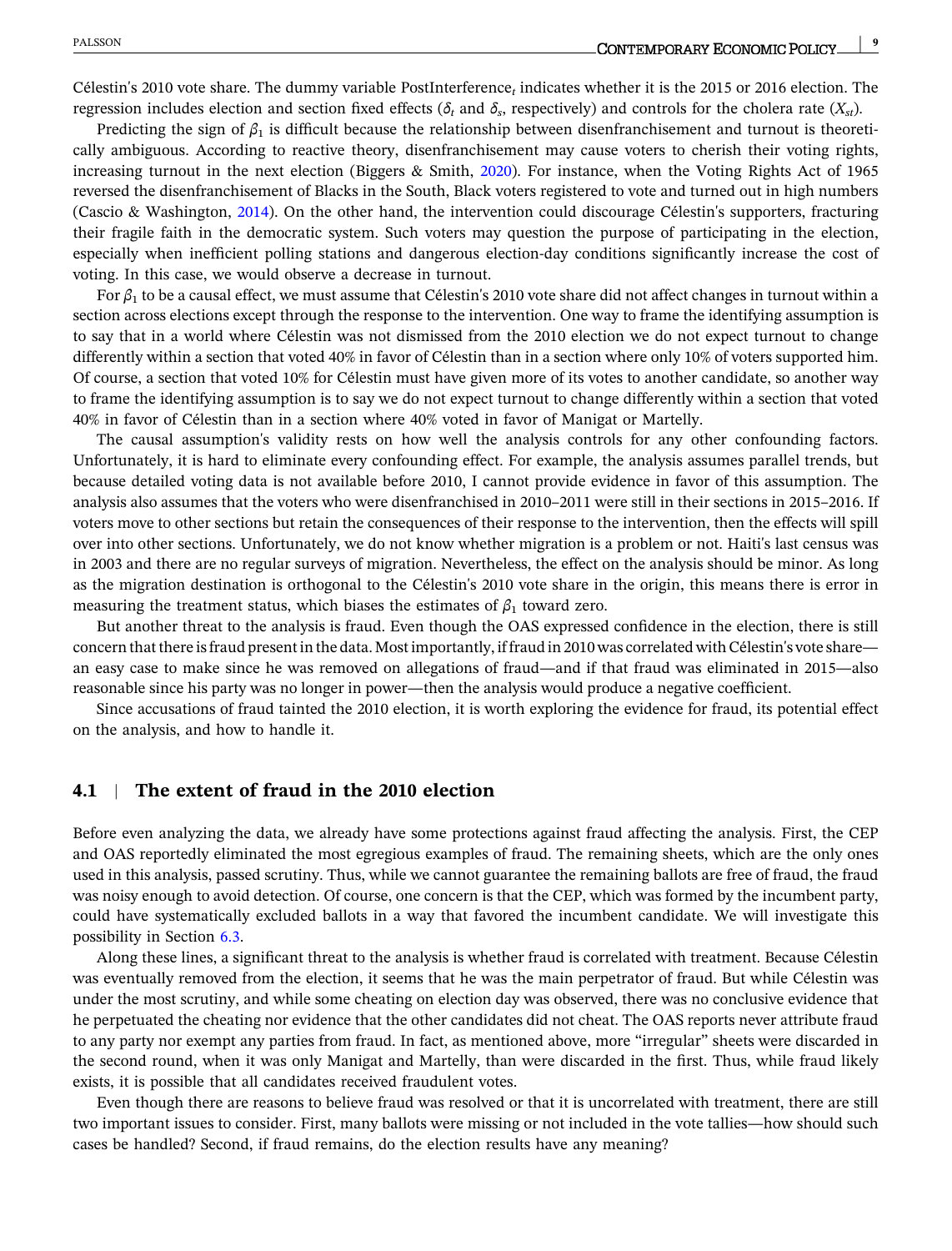Resolving the concern about missing ballots is straightforward. The CEP reports how many ballots were missing or discarded in each election, and both elections had problems—in both 2010 and 2015, 30% of sections had at least one missing ballot. Although in both elections the percentage was equal, it was uncommon for the same section to have missing ballots in both years, as seen in Figure A1 of Supporting Information S2. If a ballot is missing, we can still estimate turnout and Célestin's 2010 vote share from the other ballots in the section. But missing ballots decrease our confidence in the measure's accuracy. To address the concern, regressions are weighted by the fraction of ballots recovered—we weight an observation more if we have 100% of its ballots than if we have only 50%. For robustness, unweighted results are reported in Table A2 of Supporting Information S2.

The concern about whether the fraud destroys any meaning behind the results is more difficult. Unfortunately, it is impossible to identify election fraud relying on just election results; however, it is possible to analyze such results and see if the patterns match those predicted by models of election fraud. In what follows, I present evidence from preelection surveys and election patterns to argue that nothing in the data suggests fraud confounds the analysis. But let me be precise about how to interpret the analysis: I am making an argument about fraud's effect on the analysis, not its effect on democracy. Fraud was clearly an issue in the elections, and such concerns should be taken seriously because they affect the election's integrity. My argument is that to the extent which it did occur, fraud did not significantly skew the data and can be interpreted as noise, obscuring the precision but not the estimates. This is consistent with the ballots passing the CEP's inspection, as described above.

Evidence from pre‐election surveys suggests voting results reflected the district's preferences. In both 2010 and 2015, pre‐election polling was conducted by the Bureau de Recherche en Informatique et en Developpement Economique et Social (BRIDES) at the district-level (which is one step of geographical aggregation above sections, the unit of analysis in the regressions). The BRIDES survey is the only source of data outside of election results that measures local political preferences, but it is not perfect. Although the BRIDES survey allegedly followed sound survey practices, it is clear from the demographic data presented in Table A1 of Supporting Information S2 that the respondents do not represent the country's population (though, in defense of BRIDES, it might be a fair representation of the people who voted). Furthermore, the sample size is small: in 2010, the average number of respondents per district was 57, and in 2015, it was about 100, leaving significant room for sampling error. Nevertheless, if we want to validate the election results with an outside source, the BRIDES survey is the only benchmark available.

Despite the survey's weaknesses, the district-level results correspond favorably to the election results. Figure [1](#page-10-0) shows scatter plots of the election results against the survey results for both 2010 and 2015, and there is a clear relationship between them. The correlation is stronger in 2015 ( $\rho = 0.76$ ) than in 2010 ( $\rho = 0.51$ ), but this is expected with the difference in sample sizes. Although there is room to question the independent validity of the BRIDES survey and the election results, their strong correlation suggests that the election results reflect the district's preferences.

While that test used external data to validate patterns in the results, another test looks for fraud indicators just using patterns in the election data. Klimek et al. ([2012\)](#page-20-0) suggest looking at the election fingerprint, which is a plot of the suspicious party's vote share against the voter turnout at that location.<sup>[5](#page-19-0)</sup> Empirically, elections without fraud tend to have data points that cluster around a given turnout and vote percentage, but elections with fraud see a smear from that cluster up to the top right corner. The intuition is simple: if someone illegally adds 100 votes for a candidate, that will increase the candidate's vote share, but it will also increase the measured turnout because it looks like 100 more voters participated. Thus, sections with both anomalously high turnout and high support for the winner are likely locations of ballot stuffing. Indeed, in Haiti, one criterion the OAS used for examining tally sheets for irregular voting patterns was whether the sheet had over 50% turnout (Organization of American States, [2011a](#page-20-0), p. 98). While this is a visual test without test statistics, it provides a simple, intuitive check for ballot stuffing.

Figure [2](#page-11-0) plots the fingerprint for four presidential elections: Haiti's 2010 and 2015, Spain's 2008, and Russia's 2012. In Russia's 2012 election, practically no booths fell into the lower triangle of low turnout and low support, but there is a distinct smear to the northeast corner of the scatter plot. Klimek et al. ([2012](#page-20-0)) conclude that the smear is compelling evidence of fraud in Russia's election as ballot stuffers pushed up both Putin's share and the observed turnout. Spain, on the other hand, is shown as an example of a fingerprint that displays no indication of fraud: turnout is high, but there are few booths in the upper triangle of both high turnout and high support for the winner. For Haiti, the two fingerprints appear much more like Spain than Russia, with no booths reporting high turnout. Even conditional on low turnout numbers, very few booths report high support for Célestin.

The data do not raise any red flags for fraud and are suitable for analysis. The findings are consistent with the CEP filtering suspicious ballots and presenting only the results it trusted. As mentioned above, the analysis cannot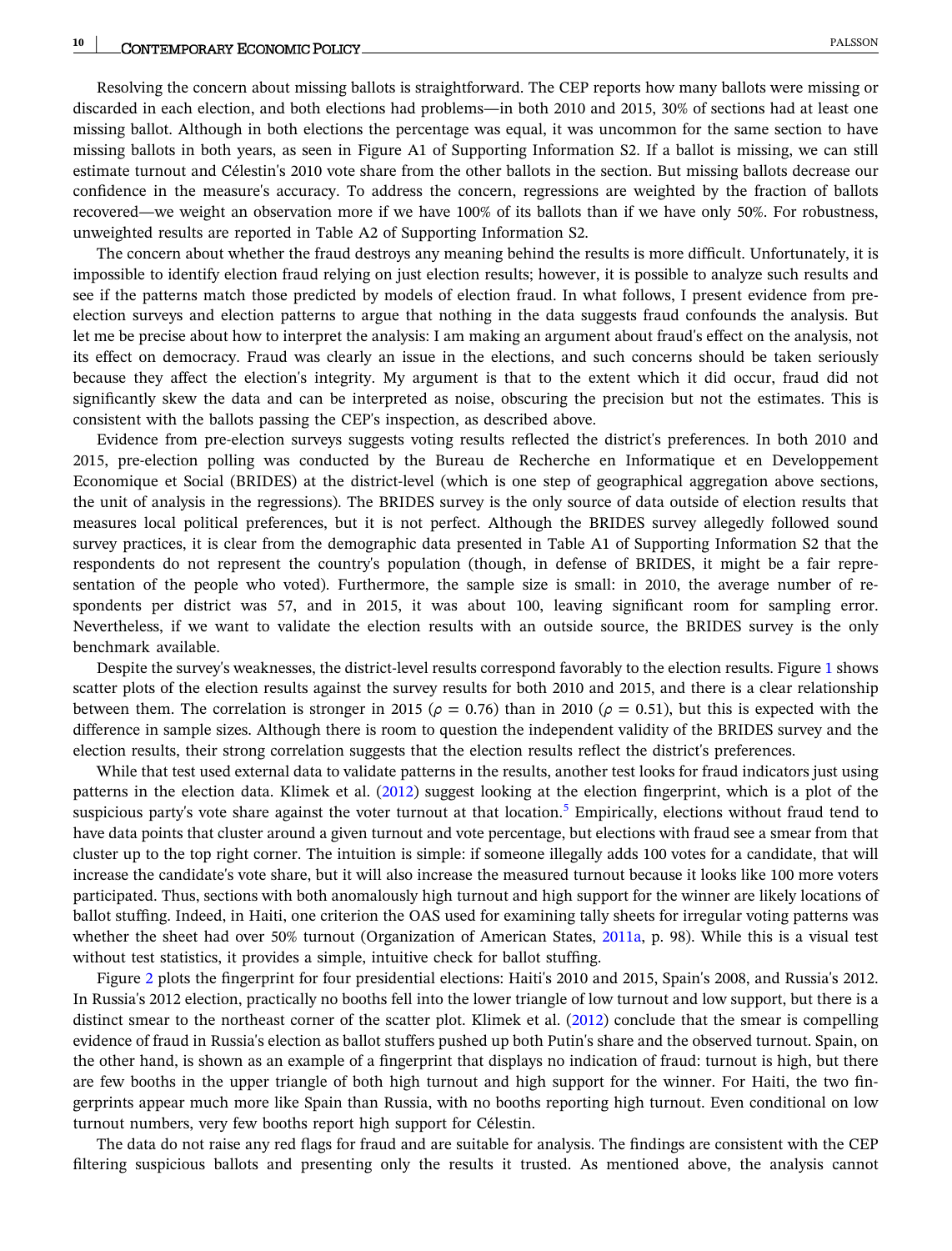<span id="page-10-0"></span>



**FIGURE 1** Relationship between pre‐election polls and 2010/2015 election results by district. Data come from pre‐election surveys conducted by Bureau de Recherche en Informatique et en Developpement Economique et Social (BRIDES) in October of the election year. Each dot represents a district. The 2010 plot weights districts according to sample size, but in 2015 the sample size was the same for every district. The top‐left corner of each plot reports the correlation coefficient (*ρ*)

unconditionally reject the presence of fraud or determine the effect of fraud on the election results. Furthermore, the analysis cannot reject interventions with marginal impacts on vote counts, such as vote buying or voter intimidation. But the data appear to accurately reflect district preferences, and fraud might add some noise to those measures. In a regression analysis, any fraud is treated as measurement error.

Although the analysis in this section has increased our confidence in proceeding with the analysis, there are still concerns that election tampering may bias the main results. Thus, I address these concerns with three empirical exercises. The first and second rely on observations from the OAS election monitoring report. First, I assume that the OAS report accurately identified that the problems with fraud were concentrated in Port‐au‐Prince and that the provinces' problems were not with fraudulent voting. Under this assumption, the easy test for the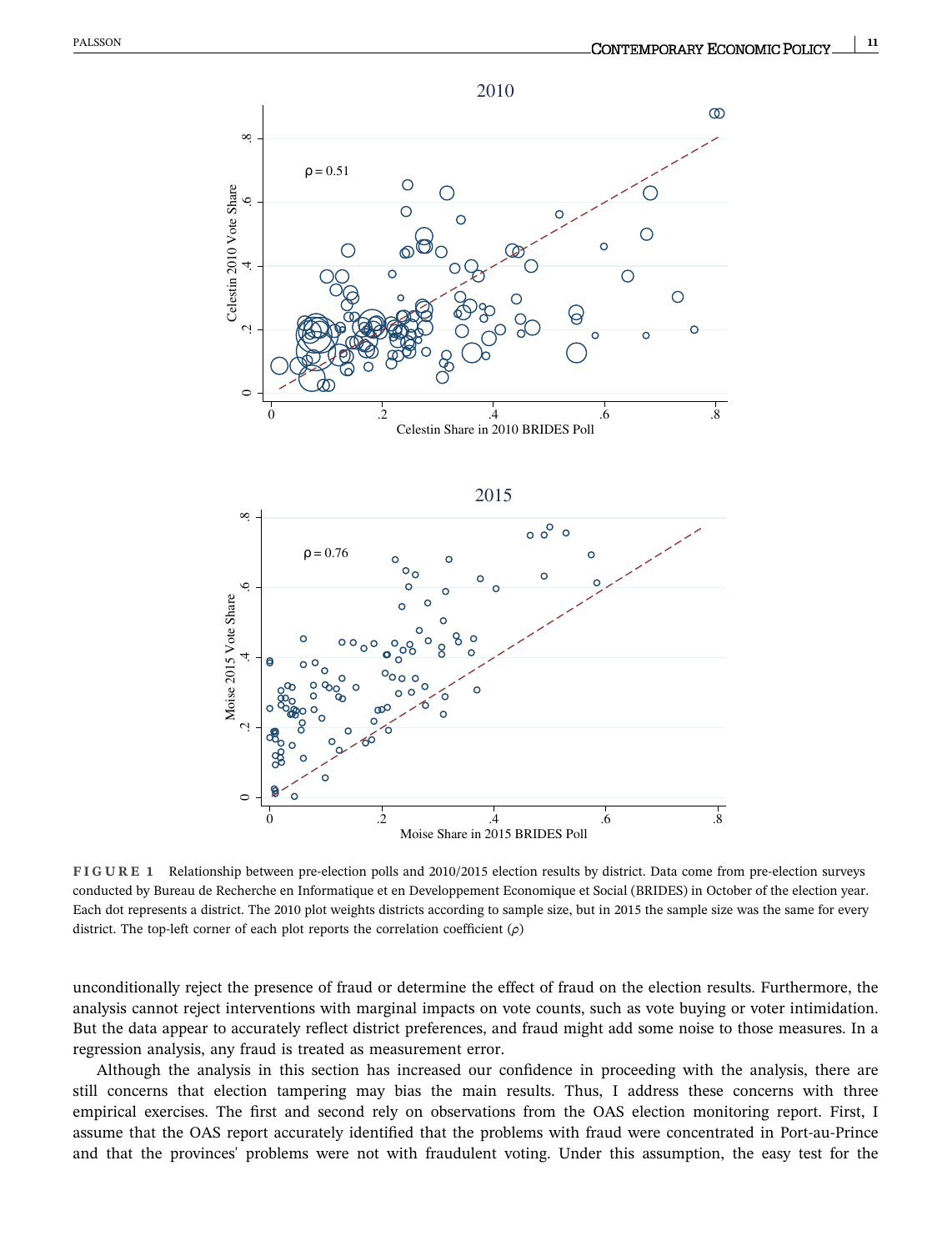<span id="page-11-0"></span>

**FIGURE 2** Election fingerprints for presidential elections in Spain (2008), Russia (2012), and Haiti (2010, 2015). Election fingerprints let you see if any sections had unusually high turnout and unusually high support for the winner. Russia is an example where booths with high turnout also often had a high share of votes going to Putin, evidence that ballot stuffing influenced the election. Dots represent cells of turnout and vote share, and dots are weighted by the number of sections in each cell. Data for Spain and Russia come from Klimek et al. [\(2012](#page-20-0))

results' robustness is to remove observations from Port-au-Prince and the surrounding areas.<sup>[6](#page-19-0)</sup> Second, I use the OAS observations to design a sensitivity test. The report claims the problems were concentrated in a few areas. The question is, how many sections experienced problems? And for such sections, how many of Célestin's votes were fraudulent? These questions establish a clear foundation for a sensitivity test that examines how robust the results are to perturbations in the data. Third, I examine how sensitive the results are to assumptions about the voting behavior on the sheets discarded by the CEP and OAS.

### **5** <sup>|</sup> **RESULTS**

Table [2](#page-12-0) reports the results from estimating Equation ([1](#page-7-0)). I use two forms of the dependent variable: raw turnout and the log-transformed turnout. The benefit of the log transformation is that we can gain insight into the mechanism by decomposing the result into the effect on registration and on votes, both included in the same table. To account for serial correlation across elections, standard errors are clustered at the section level, and because turnout on missing ballots have to be imputed, the regression gives more weight to sections with fewer missing 2010 ballots (unweighted regressions, reported in Table A2 of Supporting Information S2, give similar results).

The results show a large effect on turnout. The results are negative and statistically significant at the 1% level, suggesting a discouragement effect. A 10% increase in support for Célestin in 2010 is associated with a 3% drop in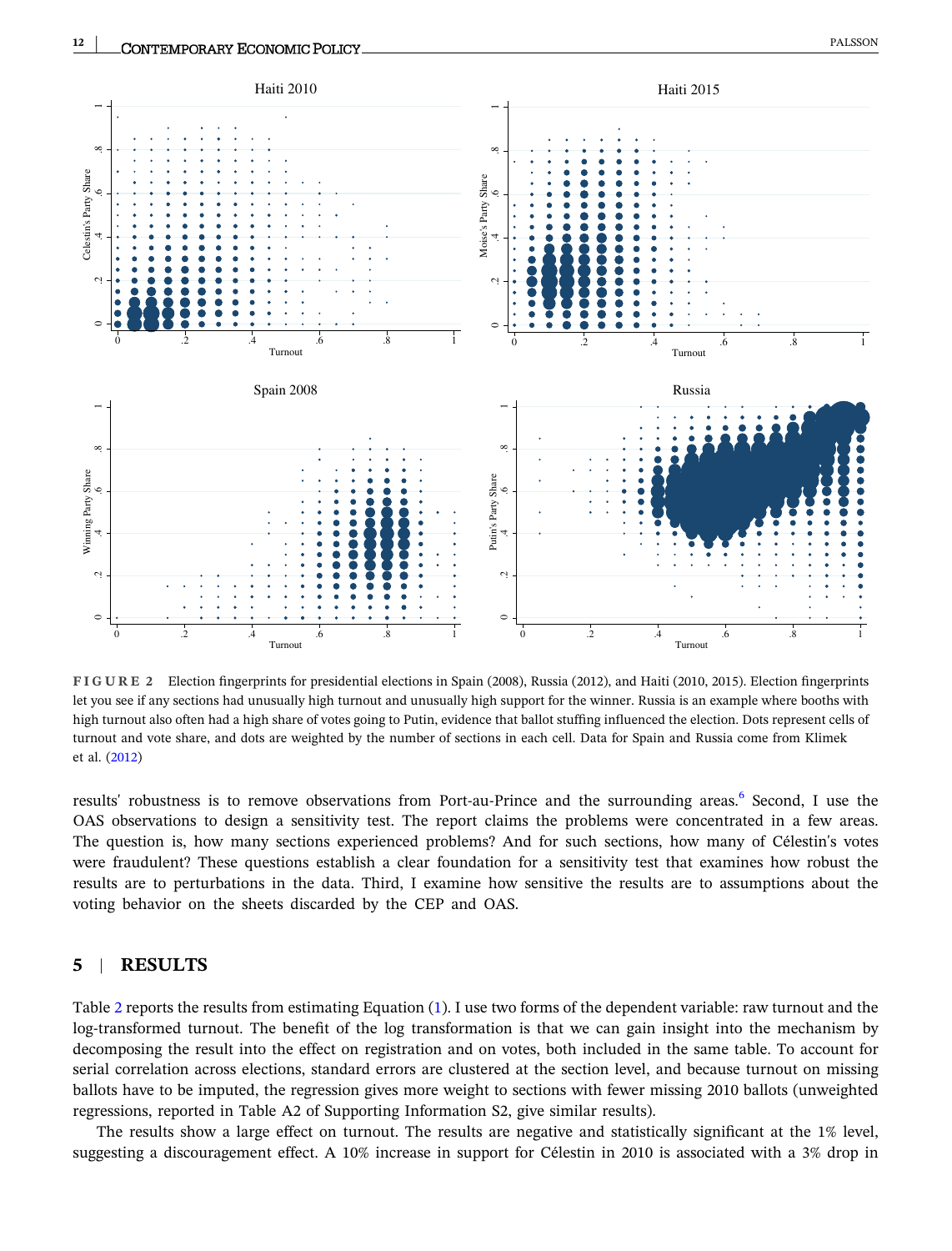|                                                   | <b>Turnout</b> | ln(Turnout) | ln(Registered) | ln(Votes)  |
|---------------------------------------------------|----------------|-------------|----------------|------------|
| Célestin Share in $2010 \times$ Post Interference | $-0.069***$    | $-0.31***$  | $-0.073$       | $-0.38***$ |
|                                                   | $[0.018]$      | [0.078]     | [0.057]        | [0.099]    |
| 2015 Election                                     | $-0.0099$      | 0.013       | $0.16***$      | $0.18***$  |
|                                                   | [0.0084]       | [0.035]     | $[0.028]$      | [0.046]    |
| 2016 Election                                     | $-0.074***$    | $-0.31***$  | $-0.056*$      | $-0.37***$ |
|                                                   | [0.0087]       | [0.037]     | [0.029]        | [0.049]    |
| $sinh^{-1}(Cholera Rate) \times 2015$ Election    | $0.0075***$    | $0.026***$  | 0.0038         | $0.030***$ |
|                                                   | [0.0015]       | [0.0061]    | [0.0050]       | [0.0080]   |
| R-squared                                         | .305           | .339        | .245           | .452       |

<span id="page-12-0"></span>**TABLE 2** The 2010 intervention and turnout in Haiti's 2015 and 2016 presidential elections

*Note*: All regressions have data on 614 sections. For 609 sections, there are 3 years of data, and for the remaining 5 there are only 2 years. Standard errors are clustered at the section level. Because the votes on missing ballots have to be imputed, regressions are weighted by the fraction of the section's ballots recovered.

 $**p* < .10; ***p* < .01.$ 

turnout in 2015. Relative to a section where Célestin won 20% of the 2010 vote, a section where Célestin won 70% of the vote dropped its 2015/2016 turnout by 15 log points.

Where is the effect coming from: registration or votes? Decomposing the effect is important because it clarifies the mechanism of retribution versus discouragement. A reactive effect could increase voter registration and total votes, but if registration increased more than votes then  $\hat{\beta_1}$  would be less than zero. On the other hand, a discouragement effect would depress both registration and votes. Table 2 looks at registration and votes separately. Célestin's 2010 districts had significantly fewer votes in 2015 and 2016, and while there was not a significant difference in voter registration, the point estimate suggests it was also negative. There seems to be no evidence for a reactive effect, but negative effects on votes and registration is consistent with a discouragement effect.

The analysis in Table 2 pools the 2015 and 2016 elections, which may hide important heterogeneity between the two elections. There is not a strong reason to use one or the other since both exhibited anomalies: the 2015 election was fraught with accusations of fraud, but the 2016 election had exceptionally low turnout. Additionally, the 2016 election was preceded by Hurricane Matthew, which devastated the southern peninsula and possibly deterred turnout. In Table [3](#page-13-0), I explore the heterogeneity by disaggregating the samples, running the analysis separately for the 2015 and 2016 elections. The results are similar across both samples. The consistency is not surprising: voters who were discouraged in 2015 had no reason to believe 2016 would be any better.

#### **5.1** <sup>|</sup> **The Manigat falsification**

To validate and explore the results, I perform a falsification test using Manigat as the treatment. Since Manigat was not dismissed from the election, her supporters should show neither retribution nor discouragement. Thus, I estimate Equation [\(1\)](#page-7-0) using Manigat's 2010 vote share in place of Célestin's.

Table [4](#page-13-0) shows the results. Manigat's share in 2010 is unrelated to turnout, registration, and total votes. As predicted, there is no evidence for discouragement or retribution from Manigat's voters. Like with the main results, I report the disaggregated analysis in Table A6 of Supporting Information S2 and find no heterogeneity across elections.

#### **5.2** <sup>|</sup> **Turnout and discarded tally sheets**

While the analysis has so far focused on the ultimate decision to remove Célestin from the second round, the 2010 election might have discouraged voters because of the votes that were discarded. When the CEP counted the votes, it implemented a blunt solution: any tally sheet that looked suspicious was discarded entirely. That means the CEP discarded legitimate votes. Victims of this filter may feel specifically targeted and, therefore, abstain from voting in the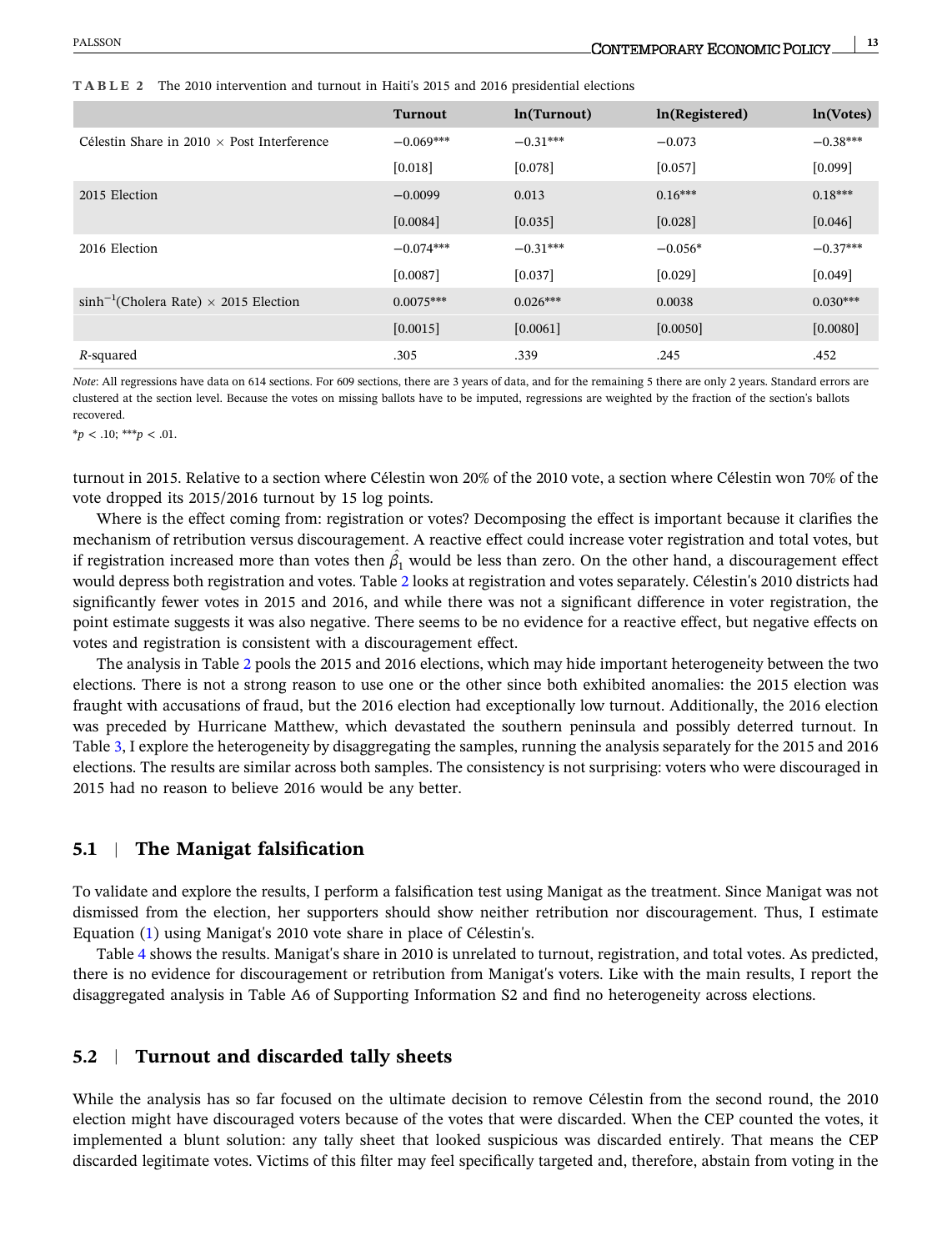<span id="page-13-0"></span>

|                                                | <b>Turnout</b> | ln(Turnout) | ln(Registered) | ln(Votes)  |
|------------------------------------------------|----------------|-------------|----------------|------------|
| 2015 Election                                  |                |             |                |            |
| Célestin Share in 2010 $\times$ 2015 Election  | $-0.063***$    | $-0.30***$  | $-0.067$       | $-0.37***$ |
|                                                | [0.019]        | $[0.077]$   | [0.066]        | $[0.11]$   |
| 2015 Election                                  | 0.002          | 0.049       | $0.15***$      | $0.20***$  |
|                                                | [0.0089]       | [0.035]     | $[0.032]$      | [0.048]    |
| $sinh^{-1}(Cholera Rate) \times 2015$ Election | $0.0045***$    | $0.018***$  | 0.0058         | $0.023***$ |
|                                                | [0.0016]       | [0.0059]    | [0.0056]       | [0.0083]   |
| R-squared                                      | .032           | .059        | .281           | .236       |
| 2016 Election                                  |                |             |                |            |
| Célestin Share in 2010 $\times$ 2016 Election  | $-0.075***$    | $-0.32***$  | $-0.081$       | $-0.40***$ |
|                                                | $[0.021]$      | $[0.099]$   | $[0.069]$      | $[0.12]$   |
| 2016 Election                                  | $-0.085***$    | $-0.35***$  | $-0.045$       | $-0.39***$ |
|                                                | [0.010]        | $[0.047]$   | $[0.033]$      | $[0.057]$  |
| $sinh^{-1}(Cholera Rate) \times 2016$ Election | $0.010***$     | $0.035***$  | 0.0019         | $0.037***$ |
|                                                | $[0.0018]$     | $[0.0081]$  | $[0.0058]$     | [0.0098]   |
| R-squared                                      | .335           | .330        | .034           | .322       |

*Note*: All regressions have data on 614 sections. For 609 sections, there are 3 years of data, and for the remaining 5 there are only 2 years. Standard errors are clustered at the section level. Because the votes on missing ballots have to be imputed, regressions are weighted by the fraction of the section's ballots recovered.

\*\*\**p* < .01.

#### **TABLE 4** Using Manigat's 2010 vote share as a falsification test

|                                                  | <b>Turnout</b> | ln(Turnout) | ln(Registered) | ln(Votes)  |
|--------------------------------------------------|----------------|-------------|----------------|------------|
| Manigat Share in $2010 \times$ Post Interference | 0.0065         | $-0.058$    | $-0.031$       | $-0.089$   |
|                                                  | [0.016]        | [0.065]     | [0.047]        | [0.080]    |
| 2015 Election                                    | $-0.028***$    | $-0.043$    | $0.16***$      | $0.11**$   |
|                                                  | [0.0088]       | [0.034]     | [0.028]        | [0.047]    |
| 2016 Election                                    | $-0.092***$    | $-0.37***$  | $-0.064**$     | $-0.43***$ |
|                                                  | [0.0087]       | [0.035]     | $[0.028]$      | [0.046]    |
| $\sinh^{-1}$ (Cholera Rate) × 2015 Election      | $0.0071***$    | $0.025***$  | 0.0037         | $0.029***$ |
|                                                  | [0.0016]       | [0.0061]    | [0.0050]       | [0.0081]   |
| R-squared                                        | .345           | .38         | .201           | .445       |

*Note*: All regressions have data on 614 sections. For 609 sections, there are 3 years of data, and for the remaining 5 there are only 2 years. Standard errors are clustered at the section level. Because the votes on missing ballots have to be imputed, regressions give more weight to sections with fewer missing ballots. \*\*\**p* < .01; \*\**p* < .05.

future. Since discarded tally sheets came from sections that favored Célestin (Johnston & Weisbrot, [2011\)](#page-20-0), there might be a confounding effect between the CEP filter and the foreign intervention.

To address this confounding factor, I introduce a control for discarded tally sheets. I try two measures: first, an indicator for whether the section had any tally sheets discarded (13% had at least one discarded), and a continuous measure of the fraction of tally sheets discarded (the average section was had 3% of sheets discarded). Table [5](#page-14-0) shows how the control affects the results. In the first column, I replicate the main results from Table [2](#page-12-0) for comparison. Columns 2 and 3 use the measures of discarded ballots without controlling for Célestin's 2010 vote share. When the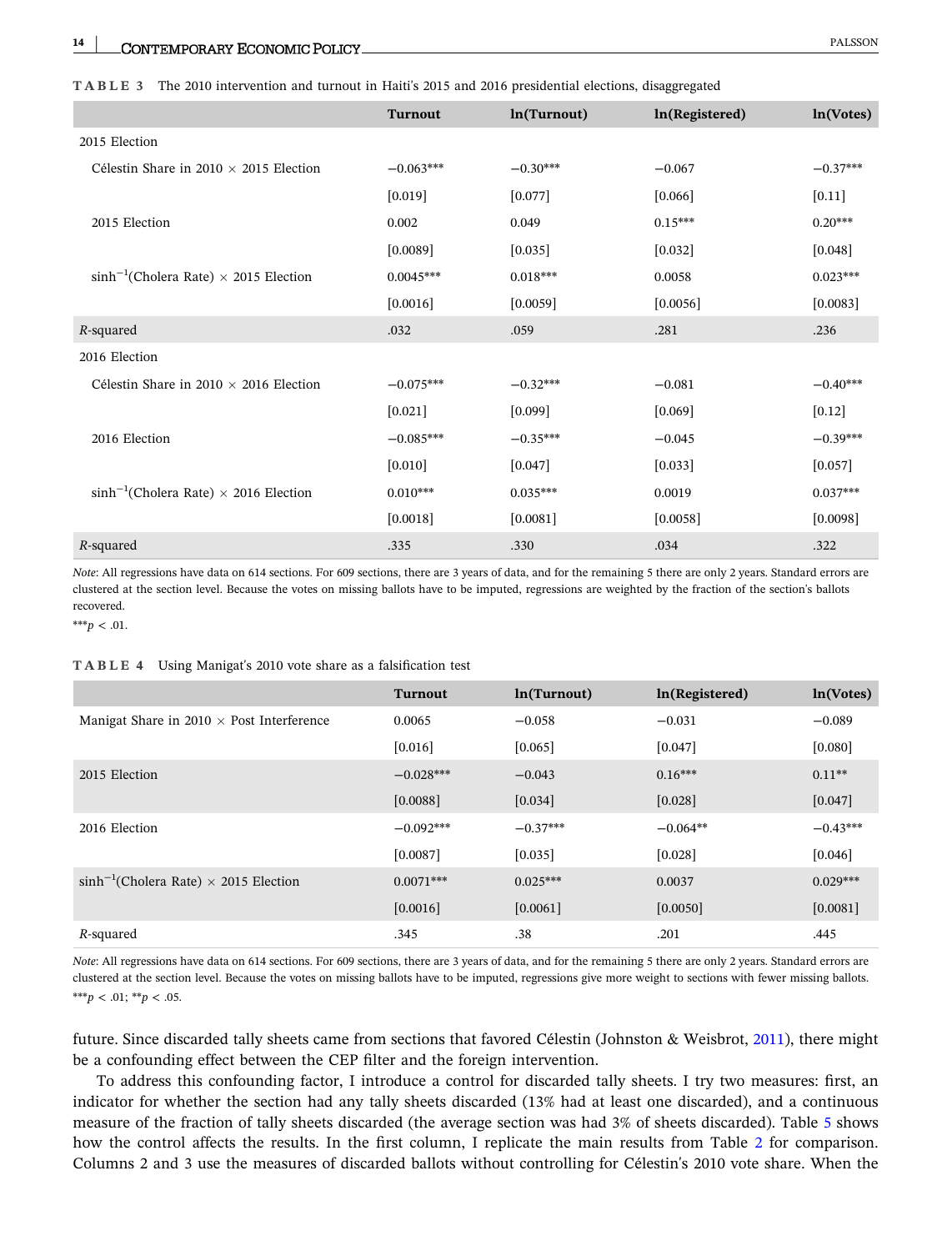|                                                   | (1)                      | (2)                      | (3)                      | (4)                      | (5)                      |
|---------------------------------------------------|--------------------------|--------------------------|--------------------------|--------------------------|--------------------------|
| Panel A. Turnout                                  |                          |                          |                          |                          |                          |
| Célestin Share in 2010 $\times$ Post Interference | $-0.069***$              | $\overline{\phantom{a}}$ | $\overline{\phantom{a}}$ | $-0.057***$              | $-0.054***$              |
|                                                   | $[0.018]$                |                          | $\overline{\phantom{0}}$ | $[0.018]$                | $[0.018]$                |
| Any Discarded $\times$ Post Interference          | $\overline{\phantom{a}}$ | $-0.053***$              |                          | $-0.048***$              | $\overline{a}$           |
|                                                   | $\overline{\phantom{a}}$ | $[0.017]$                | $\overline{\phantom{0}}$ | $[0.017]$                | $\overline{\phantom{a}}$ |
| Frac. Discarded $\times$ Post Interference        |                          |                          | $-0.21**$                | $\overline{\phantom{a}}$ | $-0.18**$                |
|                                                   |                          |                          | $[0.084]$                | $\overline{\phantom{a}}$ | [0.086]                  |
| R-squared                                         | .305                     | .314                     | .312                     | .32                      | .317                     |
| Panel B. ln(Turnout)                              |                          |                          |                          |                          |                          |
| Célestin Share in 2010 $\times$ Post Interference | $-0.31***$               |                          | $\overline{\phantom{a}}$ | $-0.29***$               | $-0.30***$               |
|                                                   | [0.078]                  |                          | $\overline{\phantom{0}}$ | [0.079]                  | $[0.081]$                |
| Any Discarded $\times$ Post Interference          |                          | $-0.09$                  | $\overline{a}$           | $-0.067$                 | $\overline{\phantom{a}}$ |
|                                                   | $\overline{\phantom{a}}$ | [0.058]                  | $\overline{a}$           | $[0.059]$                | $\overline{\phantom{a}}$ |
| Frac. Discarded $\times$ Post Interference        |                          |                          | $-0.28$                  | $\overline{\phantom{a}}$ | $-0.15$                  |
|                                                   | $\blacksquare$           |                          | $[0.30]$                 | $\overline{\phantom{a}}$ | $[0.31]$                 |
| R-squared                                         | .339                     | .332                     | .331                     | .34                      | .339                     |

<span id="page-14-0"></span>**TABLE 5** Controlling for tally sheets discarded by CEP

*Note*: All regressions have data on 614 sections. For 609 sections, there are 3 years of data, and for the remaining 5 there are only 2 years. Standard errors are clustered at the section level. Because the votes on missing ballots have to be imputed, regressions are weighted by the fraction of the section's ballots recovered.

Abbreviation: CEP, Provisional Electoral Council.

\*\*\**p* < .01; \*\**p* < .05.

dependent variable is raw turnout, there is a negative, statistically significant relationship between discarded tally sheets and turnout, but the significance disappears when using the log transformation of turnout. Columns 4 and 5 include both the Célestin share and the discarded sheets, and under all specifications the Célestin coefficient remains large, negative, and statistically significant. The evidence in Table 5 suggests that discarding the tally sheets may have discouraged voters, but the effect was separate from the effect of the intervention.

### **6** <sup>|</sup> **ROBUSTNESS OF RESULTS**

The analysis so far has suggested that the intervention in Haiti's 2010 presidential election is associated with a decline in turnout in the 2015/2016 elections. But a barrier to fully accepting these results is the concern about fraud. As shown above, the concerns about fraud have been minimized because the CEP discarded the most concerning tally sheets and the remaining data display no indicators of fraudulent behavior. Yet since we know there was fraud, we should still be cautious about whether the results are robust to accounting for fraud.

The motivation for the robustness tests comes from a report written by the OAS. In 2009, before the earthquake even hit, the government of Haiti had invited the OAS to monitor the election. Such requests are common, with the OAS observing more than 187 elections from 1960 to 2010 (Organization of American States, [2011a](#page-20-0), p. 9). The first members of the observation team arrived on August 3, 2010, almost three months before the first round of the election was held, and stayed until May 18, 2011, two months after the second round (p. 8). Thus, OAS had the most informed outsider opinion on fraudulent behavior.

After describing the disorder in the election, the OAS report states, "the problems seemed to be concentrated in a *few* regions, including *Port-au-Prince*" [emphasis added] (Organization of American States, [2011b](#page-20-0)). The report continues, "For the most part the voting *in the provinces* appeared to have been unfolding relatively smoothly though similar irregularities had been observed (late opening of polling stations, voters having difficulty in finding their polling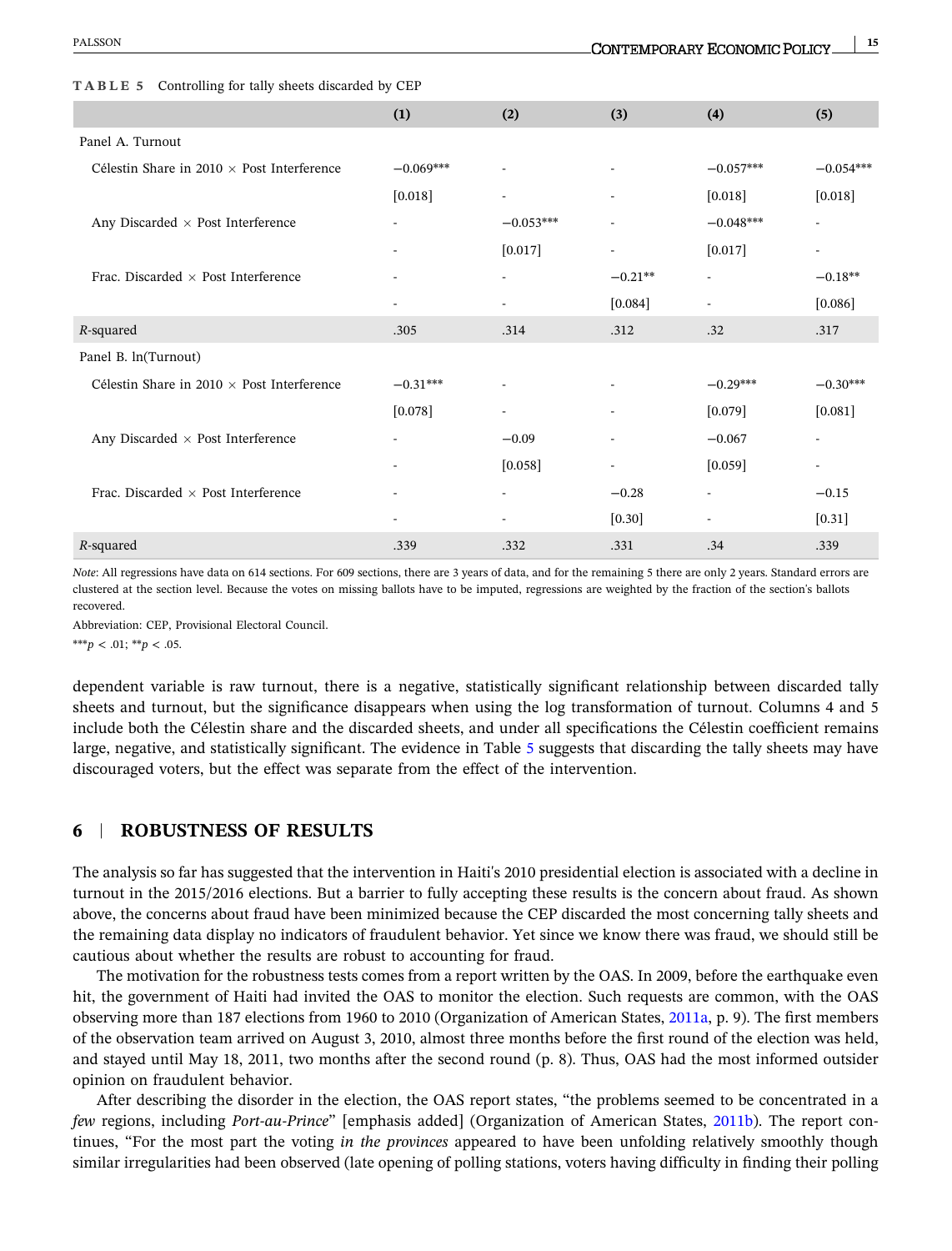stations or finding their names on the partial electoral list inside the polling station)" [emphasis added]. Two key insights from the report are, first, election problems were concentrated in Port-au-Prince and the surrounding areas, with the provinces operating relatively well; and, second, election problems were isolated to a few regions. The two insights motivate the first two robustness checks below. The first is to drop the areas with the biggest concern for fraud. The second is to test the sensitivity of the results by perturbing the data.

The third test explores the sensitivity of the results to questions about the CEP's motives. So far, we have assumed that the CEP was unbiased in discarding sheets, eliminating irregular sheets regardless of the party it favored. But since the CEP was appointed by Préval, we might be worried the discarded sheets were meant to benefit his candidate, Célestin. Thus, the third test checks the sensitivity of the results to assumptions about voting behavior on the discarded sheets.

#### **6.1** <sup>|</sup> **Robustness to dropping Port‐au‐Prince and surrounding areas**

The first robustness check excludes the most problematic areas. The OAS report identified Port‐au‐Prince and the surrounding areas as the areas with the most election-day problems. Thus, I run the same specification but drop the all sections in the following districts: Port‐au‐Prince, Carrefour, Cite Soleil, Delmas, Gressier, Kenscoff, Petionville, and Tabarre. Table 6, shows the results are nearly identical and are robust to dropping those districts.

Beyond the concern about fraud, this robustness check also addresses concerns about how the earthquake might have affected turnout across elections. These districts experienced the most damage from the earthquake. Since the 2010 election happened after the earthquake, the section fixed effects should absorb any direct effects from the earthquake. There might have been, however, some dynamic effects during the recovery that the fixed effects miss. But dropping these districts does not affect the main coefficient, so it appears that any recovery effects were independent.

#### **6.2** <sup>|</sup> **Sensitivity check**

The second test is a sensitivity check to see how robust the results are to perturbations in the data. The goal is to see how much fraud would have to have existed in the 2010 election for the decrease in turnout to come from eliminating fraud rather than from voters discouraged from participating. The main advantage of this test is to be as transparent as possible about the conditions needed to believe the results.

The sensitivity test begins with a thought exercise. Suppose that the only fraud left in the filtered data (i.e. after the CEP removed irregular tally sheets) is one section where 50% of Célestin's 2010 votes were fraudulent.

|                                                   | <b>Turnout</b> | ln(Turnout) | ln(Registered) | ln(Votes)  |
|---------------------------------------------------|----------------|-------------|----------------|------------|
| Célestin Share in $2010 \times$ Post Interference | $-0.060***$    | $-0.23***$  | $-0.063$       | $-0.29***$ |
|                                                   | [0.018]        | [0.075]     | [0.059]        | [0.095]    |
| 2015 Election                                     | $-0.012$       | $-0.01$     | $0.16***$      | $0.15***$  |
|                                                   | [0.0084]       | [0.034]     | [0.028]        | [0.045]    |
| 2016 Election                                     | $-0.076***$    | $-0.33***$  | $-0.065**$     | $-0.39***$ |
|                                                   | [0.0087]       | [0.036]     | [0.029]        | [0.048]    |
| $\sinh^{-1}$ (Cholera Rate) × 2015 Election       | $0.0072***$    | $0.025***$  | 0.0056         | $0.030***$ |
|                                                   | [0.0016]       | [0.0060]    | [0.0050]       | [0.0079]   |
| R-squared                                         | .354           | .399        | .211           | .465       |

**TABLE 6** Testing the robustness of the results to dropping Port‐au‐Prince and surrounding areas

*Note*: All regressions have 3 years of data on 581 sections. The following districts are omitted: Port-au-Prince, Carrefour, Cite Soleil, Delmas, Gressier, Kenscoff, Petionville, and Tabarre. Standard errors are clustered at the section level. Because the votes on missing ballots have to be imputed, regressions give more weight to sections with fewer missing ballots.

\*\*\**p* < .01; \*\**p* < .05.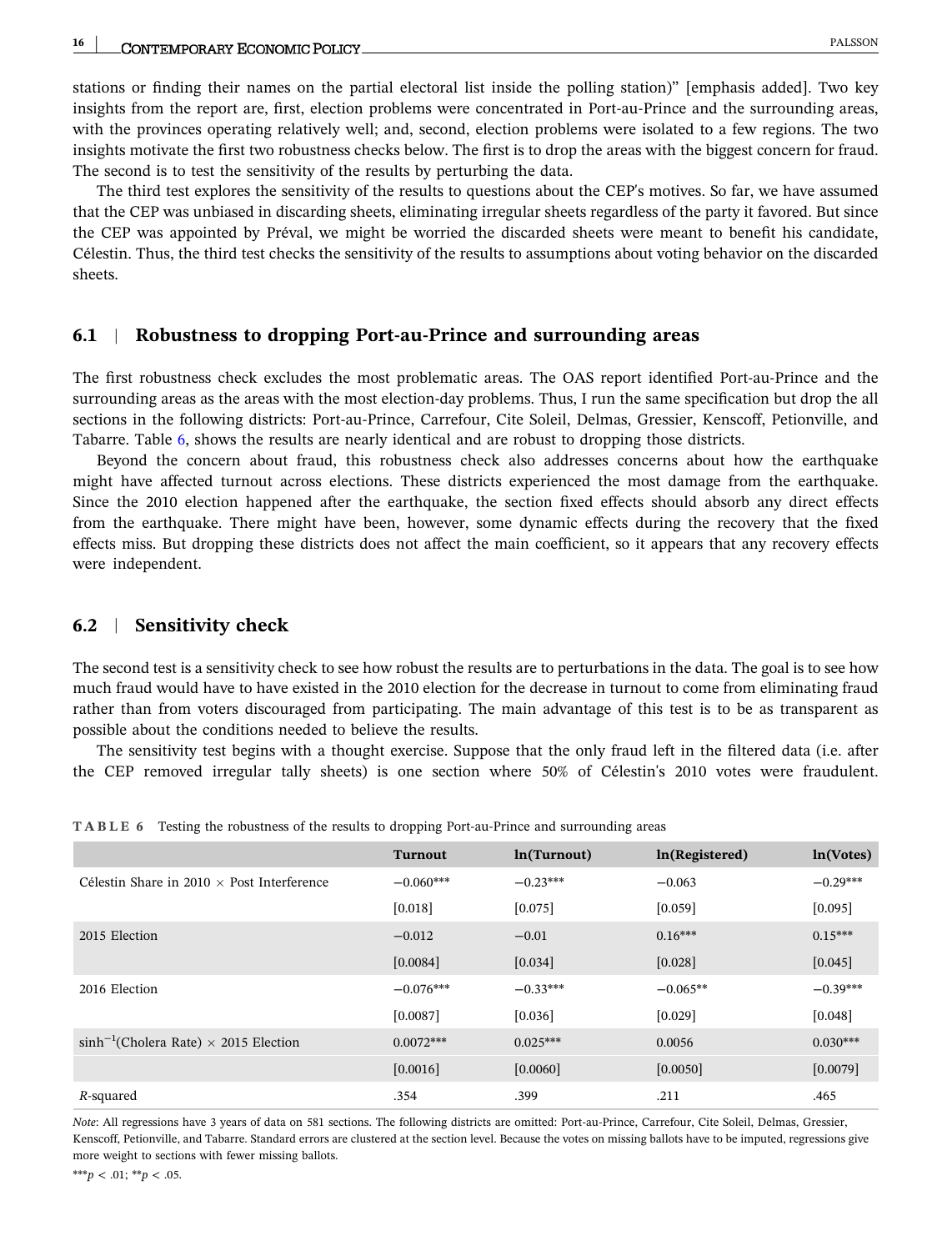Would eliminating that fraud be enough to overturn the results? The results so far suggest that even if one section had egregious fraud, the overall pattern that turnout decreased among Célestin voters would survive. But what if 50% of Célestin's 2010 votes in every section were fraudulent? Eliminating that much fraud in the next election would be good for democracy but it could also look like turnout had decreased. So the question is: under what patterns of fraud do the results still hold?

The sensitivity test is designed to answer this question. It has two parameters: (1) the share of sections in 2010 with fraud and (2) the share of Célestin's votes that were fraudulent. The test then runs rounds for every combination of the two parameters between 0 and 1, at intervals of 5 percentage points. For instance, the test has one round where 10% of sections experienced fraud, and in those sections 5% of Célestin's votes were fraudulent. In each round, the test has four steps. First, the sections with fraud are selected. Since we do not know which sections had fraud, I perform the test twice with different assumptions about the ballot-stuffing strategy. One strategy is to stuff ballots in areas where Célestin is weak. Under this strategy, the vote share in these sections would look closer to sections with strong support, and therefore there would be no correlation between fraud and vote share. Thus, the first test assumes no correlation between fraud and Célestin's 2010 share. If the round says 10% of sections experienced fraud, then 10% of sections are selected at random. But another strategy is to target sections that already support the candidate, which would induce a positive correlation between fraud and vote share. Thus, the second test assumes a perfect correlation between fraud and Célestin's vote share. If the round assumes 10% of sections experienced fraud, the assumption is that it is the sections at the top 10% of Célestin's performance.

The next three steps of the test are the same regardless of how the first step is performed. Second, in the selected sections, Célestin's votes are reduced by the amount of fraud in that section (for this example, 5% of his votes are removed in each section). Third, 2010 turnout is recalculated accounting for the elimination of fraud. Fourth, Equation ([1\)](#page-7-0) is reestimated. For each combination of parameters, the test is performed 200 times, and the result from the fourth step is saved. The primary outcome of interest is to see whether there is a statistically significant result after removing votes from the 2010 election.

Note that one of the strengths to this approach is that it is robust to *when* the ballot stuffing occurred. The fraud could happen on election day, per the OAS evidence, but it can also happen out of the public eye when the votes are counted. Indeed, the OAS noted its concerns about errors introduced during the counting (Organization of American States, [2011a](#page-20-0), p. 24). If the ballot stuffing came from distortion by election officials, then the OAS observations would not identify the troublesome sections. Since the test assigns fraud based on the final vote counts, the timing of the ballot stuffing is irrelevant.

The results are summarized in Figure [3](#page-17-0). The axes of Figure 3 are the two parameters: the x-axis is the share of sections with fraud and the y-axis is the share of Célestin's votes that were fraudulent. The dark gray region indicates the combinations of parameters under which turnout decreased across the two elections and the result is statistically significant at the 5% level (determined by running the simulation 200 times). The light gray region shows the parameters where the results are negative but no longer statistically significant.

The sensitivity test shows that even under large allegations of fraud, the main result holds. In the uncorrelated case, even if we believed there were sections where every Célestin vote was fraudulent, the results would still hold as long as that fraud was contained to less than 10% of sections. Or suppose that 20% of sections had ballot stuffing. Then up to 80% of Célestin's votes in those sections could be fraudulent and the intervention would still have a negative, statistically significant effect on turnout. In the second case, where Célestin's top performers were the culprits, then 20% of sections could have more than 10% of their votes fraudulent without eliminating the result.

While the sensitivity test does not eliminate the concerns of fraud, it puts very clear boundaries on what patterns of fraud one would have to argue to disbelieve the results. Note that much of the evidence has limited the chance of significant fraud in the filtered data. The OAS claimed problems were limited to a few areas. The filtered data match pre-election predictions, and the results do not raise flags of abnormal patterns. So claiming 20% of sections had significant fraud would require new evidence to support that claim.

One caveat with these results is that they are performed just with the data that made it through the CEP filter. On the one hand, that might bolster our confidence that the fraud has already been removed. In that case, the assumptions about fraud need to be amended to be "X% are fraud after the CEP already removed a significant amount of fraud." On the other hand, there are concerns that the CEP might have introduced another bias in their filtering of the tally sheets. The next section addresses that concern.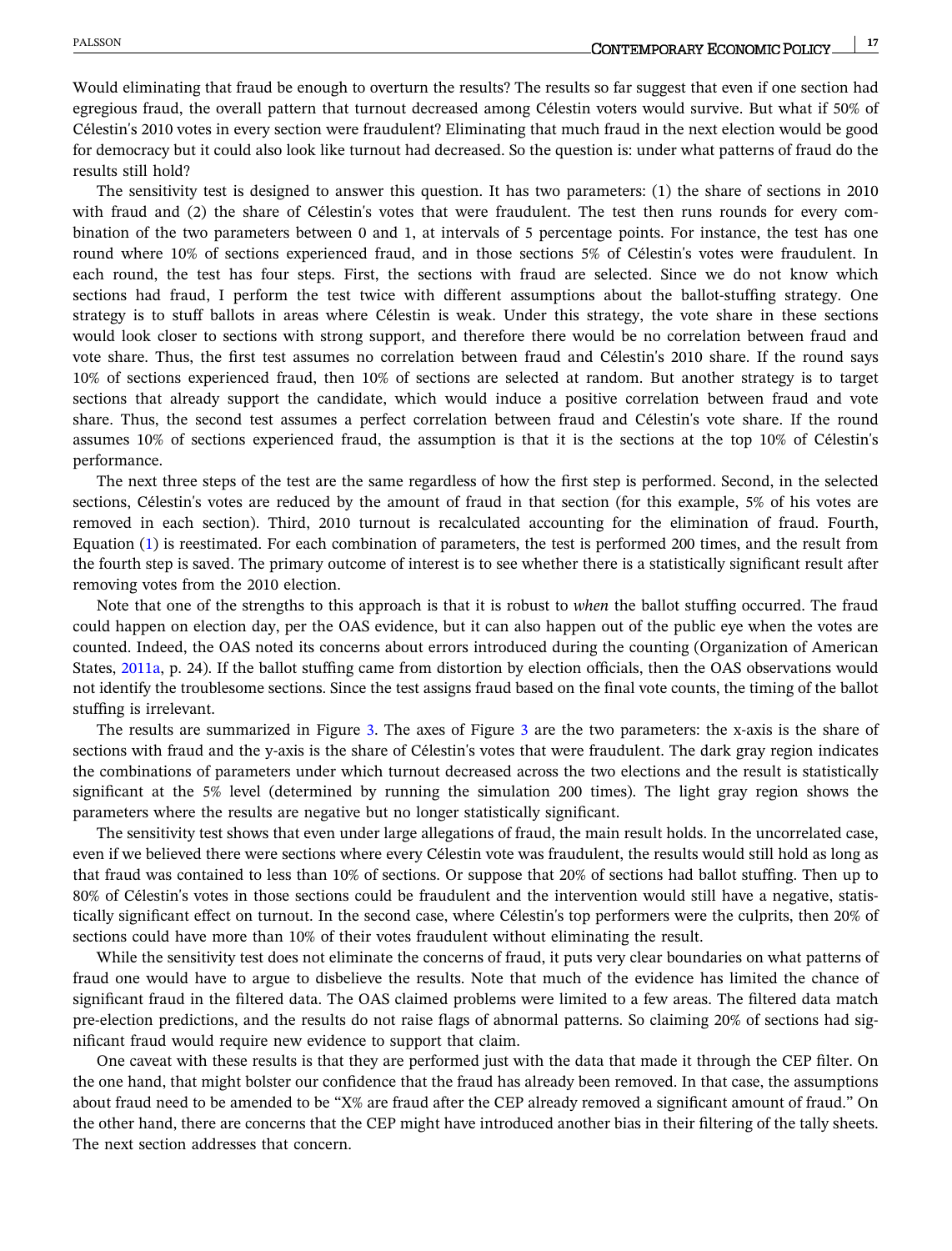<span id="page-17-0"></span>

**FIGURE 3** Simulating the robustness of the results to the degree of fraud. Results from the simulation described in the text. The dark region represents the combination of parameters where the decrease in turnout across elections is negative and significant at the 5% level. The lighter region includes combinations that point estimates that are not statistically significant but still negative

### **6.3** <sup>|</sup> **Discarded sheets**

Although the above sensitivity check looks at whether the filtered results contain fraud, there is another source of fraud we might be worried about: the discarded tally sheets. During the vote count, the CEP discarded irregular tally sheets, but it did not explain why the sheets were deemed irregular. Since the CEP was appointed by Préval (Célestin's party leader), one concern is that the CEP discarded sheets to ensure Célestin advanced. Removing tally sheets with this systematic bias could distort the results since this would inflate Célestin's 2010 vote share.

While it is impossible to know the vote counts on the discarded sheets, we can see if the results are sensitive to a range of assumptions about the ignored votes. There are two parameters of interest: how many votes were in the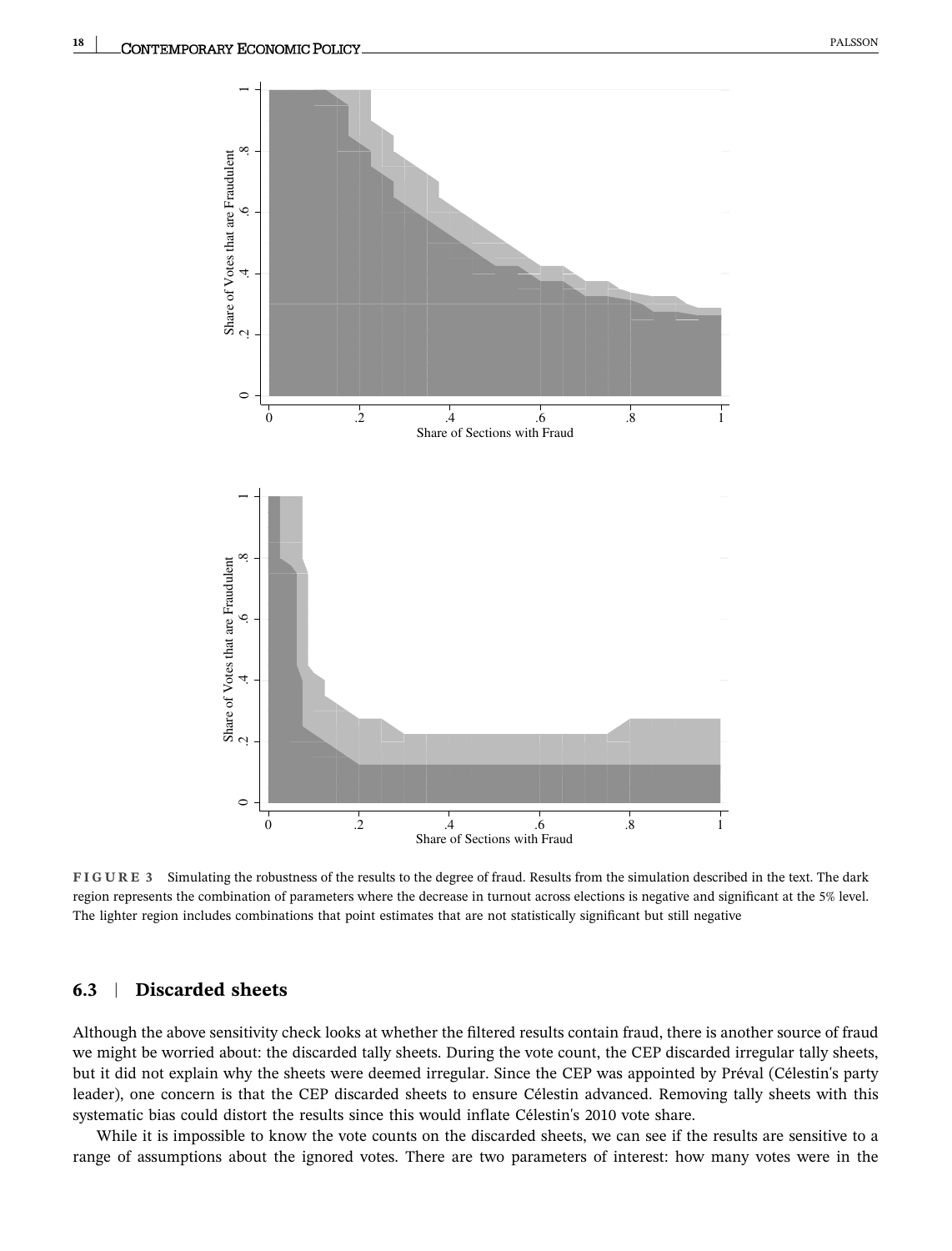|                     | 0.05        | 0.1         | <b>Turnout same as section</b> | 0.9        | $\mathbf{1}$ |
|---------------------|-------------|-------------|--------------------------------|------------|--------------|
| Célestin vote share |             |             |                                |            |              |
| $\mathbf{0}$        | $-0.050***$ | $-0.055***$ | $-0.063***$                    | $-0.0063$  | 0.005        |
|                     | [0.017]     | $[0.017]$   | [0.017]                        | $[0.020]$  | $[0.021]$    |
| 0.1                 | $-0.049***$ | $-0.055***$ | $-0.067***$                    | $-0.040**$ | $-0.034*$    |
|                     | [0.017]     | [0.017]     | $[0.017]$                      | [0.018]    | [0.019]      |
| Same as section     | $-0.045**$  | $-0.049***$ | $-0.069***$                    | $-0.12***$ | $-0.13***$   |
|                     | [0.017]     | [0.017]     | $[0.018]$                      | [0.021]    | [0.023]      |
| 0.9                 | $-0.044**$  | $-0.051***$ | $-0.086***$                    | $-0.21***$ | $-0.24***$   |
|                     | [0.017]     | [0.017]     | [0.019]                        | [0.023]    | $[0.025]$    |
| 1.0                 | $-0.044**$  | $-0.050***$ | $-0.087***$                    | $-0.22***$ | $-0.24***$   |
|                     | [0.018]     | [0.017]     | [0.019]                        | [0.023]    | [0.024]      |
|                     |             |             |                                |            |              |

**TABLE 7** Testing the robustness of the result to assumptions about discarded tally sheets

*Note*: Each cell is a separate regression. Each regression estimates the same specification as Table [2](#page-12-0), but turnout and Célestin's vote share are recalculated to account for assumptions about the tally sheets discarded by the CEP. Each column represents a different assumption about turnout, and each row represents a different assumption about Célestin's vote share. Each cell reports the coefficient on Célestin's 2010 Vote Share  $\times$  Post Interference. Abbreviation: CEP, Provisional Electoral Council.

\*\*\**p* < .01; \*\**p* < .05; \**p* < .10.

discarded sheets, and how much did the discarded sheets favor Célestin. Since we know how many sheets were missing for each section, we can impute values for the discarded sheets, recalculate the section's turnout and Célestin vote share, and reestimate the regression.

The results from the sensitivity test are shown in Table 7. The columns show different assumptions about turnout for the discarded sheets, and the rows show different assumptions about Célestin's vote share. For example, the first row assumes that the discarded sheets had no votes for Célestin, and the first column assumes turnout on the discarded sheets was only 5%. Under the combination of these two assumptions, the coefficient is still negative and statistically significant. This is true for every combination of assumptions except for the case where there was high turnout (above 90%) and no support for Célestin. But an extreme case like that would only occur from another candidate stuffing the ballots, and those ballots should rightfully be discarded.

The most reasonable assumption is that the missing sheets had the same turnout as other in the section but did not favor Célestin. Discarding those sheets would create large net gains in Célestin's vote total because it would eliminate relatively few Célestin votes at the benefit of removing relatively more votes for the opposition. The middle column of Table 7 shows what the results would look like under this strategy. Even if every discarded sheet had no Célestin votes, as long as the turnout was similar to the rest of the section's sheets, we would find almost the same effect.

With the first-round difference between Célestin and Martelly being less than 7000 votes, there was certainly an opportunity to swing the election through strategically eliminating sheets that did not favor Célestin. But this strategy would have had little effect on the changes in voting behavior between the two elections.

### **7** <sup>|</sup> **CONCLUSION**

This paper has sought to understand the medium-run effects of a foreign election intervention by examining voter behavior in Haiti from 2010 to 2016. While voter participation was lower in 2015 and 2016 than in 2010, I find that it declined faster in sections where there was stronger support for Célestin, the candidate removed from the 2010 election by foreign intervention. To conclude that this association is causal, we have to assume that voter behavior would have followed similar trends across sections without the intervention. Unfortunately, there are many limitations to arguing that we can assume there is a causal effect. Data limitations prevent us from examining the parallel trends assumption. And concerns about the election's integrity leave questions about confounding factors. While I try to address concerns about fraud with sensitivity tests, it is impossible to rule out every confounding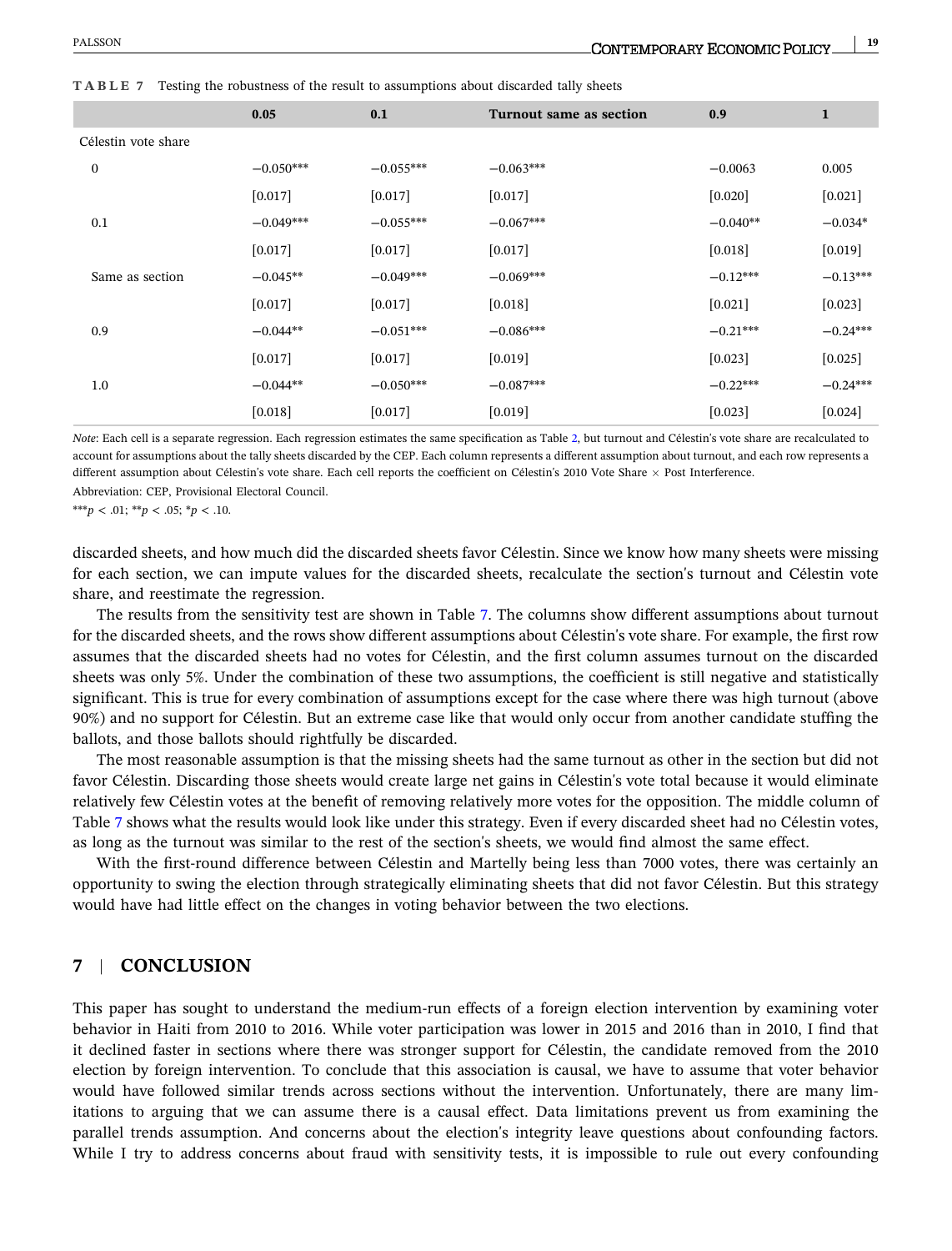<span id="page-19-0"></span>effect of fraud or election tampering (such as vote buying). Nevertheless, any investigation of the effect of foreign election intervention on voter behavior by definition will occur in an environment with these challenges. Hopefully future research will address these concerns.

There is an even bigger concern about the proper counterfactual analysis and the tension of truly understanding the medium‐ and long‐run effects of such interventions. It is impossible to know where Haiti would be today without the 2010 intervention, but the consequences of the 2010 and 2015 elections were felt through 2021. During the earthquake recovery, the Martelly and Moïse administrations accumulated about \$2 billion in debt to Venezuela. Intended to be used to rebuild the country, the funds were instead squandered and embezzled. The scandal was exposed in November 2017 through a Senate probe with 650 pages of substantiating evidence, and among the many implicated in the scandal was President Jovenel Moïse. By August 2018, the scandal had gained enough political momentum to become a social media phenomenon, inspiring widespread protests.7 The protests had become violent in February 2019 then continued through the year, disrupting and impeding most of Port‐au‐Prince. In January 2020, Moïse was left to rule the country by decree because parliament dissolved after failure to hold elections in 2019. And in July 2021, political uncertainty escalated with the assassination of Moïse.

Haiti's 2010 election is a reminder that the United States spends billions of dollars on democracy assistance programs. While such programs hope to promote democratic institutions, we do not understand their long-run impact. This paper has shown that when the United States intervened in Haiti's 2010 presidential election, the voters who supported the removed candidate participated less in the next election. Counterintuitively, an intervention that was ostensibly about maintaining election integrity might have instead reduced faith in elections. These findings are consistent with survey evidence that revealed the most common reasons for not voting in 2015/2016 were concerns that votes would not be counted or a belief that "there is no point in voting" (Kolbe & Muggah, [2016\)](#page-20-0). It is likely that the negative effect was amplified by Haiti's unfortunate history with democracy. But whether a stronger history of democratic institutions makes a difference is left to future work.

This paper provides new insights on the medium‐run effects of interventions on democracy, but there remains a question of the long-run effects. Perhaps a good comparison is the long-run effects of disenfranchisement on Black voting participation in the United States. Before many of the legal restrictions that disenfranchised them, Blacks in the South were deterred from voting by lynchings (Jones et al., [2017](#page-20-0)). Today, US counties with higher historical rates of lynchings have lower Black voter registration (Williams, [2021](#page-21-0)). The persistent effects of lynchings seems to stem from a lack of intergenerational behavior transmission: parents who were discouraged from voting cannot model democratic participation for their children. If the foreign interventions discourage political participation, and if intergenerational behavior transmission is important for sustaining democratic institutions, then such interventions might have much higher long‐run costs than assumed.

#### **ACKNOWLEDGMENTS**

I thank Timothy Guinnane, Kara Dimitruk, Wayne Sandholtz, and Briggs Depew for their comments. I also thank Jake Johnston for sharing data and insights on the elections.

#### **ENDNOTES**

- <sup>1</sup> Similarly, many states disenfranchise ex-felons, but even before they were convicted of crimes these voters had some of the lowest turnout rates (Burch, [2011\)](#page-20-0).
- $^2$  Miles and Feeney [\(2001\)](#page-20-0) also report that CARICOM reported 20% turnout and Aristide's opposition claimed turnout was only 5%. But there were approximately 2.6 million votes in a country of 8.5 million, so the lowest turnout could be was 30%, and that assumes every Haitian (including children) was registered to vote.
- <sup>3</sup> For more information on the controversy, see the summary by Jake Johnston at the Center for Economic and Policy Research, available at https://web.archive.org/web/20190809152541/http://cepr.net/blogs/haiti-relief-and-reconstruction-watch/presidential-elections-in-haiti[the‐most‐votes‐money‐can‐buy.](https://web.archive.org/web/20190809152541/http://cepr.net/blogs/haiti-relief-and-reconstruction-watch/presidential-elections-in-haiti-the-most-votes-money-can-buy)
- <sup>4</sup> There were 614 sections with turnout data in the 2010 election. Of those, 609 had turnout data in both the 2015 and 2016 election. Of the remaining five, two had turnout data in 2015 and three had turnout data in 2016.
- $5$  Klimek et al. [\(2012](#page-20-0)) also recommend looking at the distribution of the logarithmic vote rate, which I do in Figure A2 of Supporting Information S2. Haiti seems to pass this test too.
- <sup>6</sup> Specifically, the following districts are omitted: Port‐au‐Prince, Carrefour, Cite Soleil, Delmas, Gressier, Kenscoff, Petionville, and Tabarre.
- $<sup>7</sup>$  On August 14, 2018, Haitian filmmaker Gilbert Mirambeau Jr. posted a picture of himself blindfolded holding a piece of cardboard that</sup> read, "Kot kòb Petwo Karibe a???" which translates to "Where is the PetroCaribe money???" a reference to the missing \$2 billion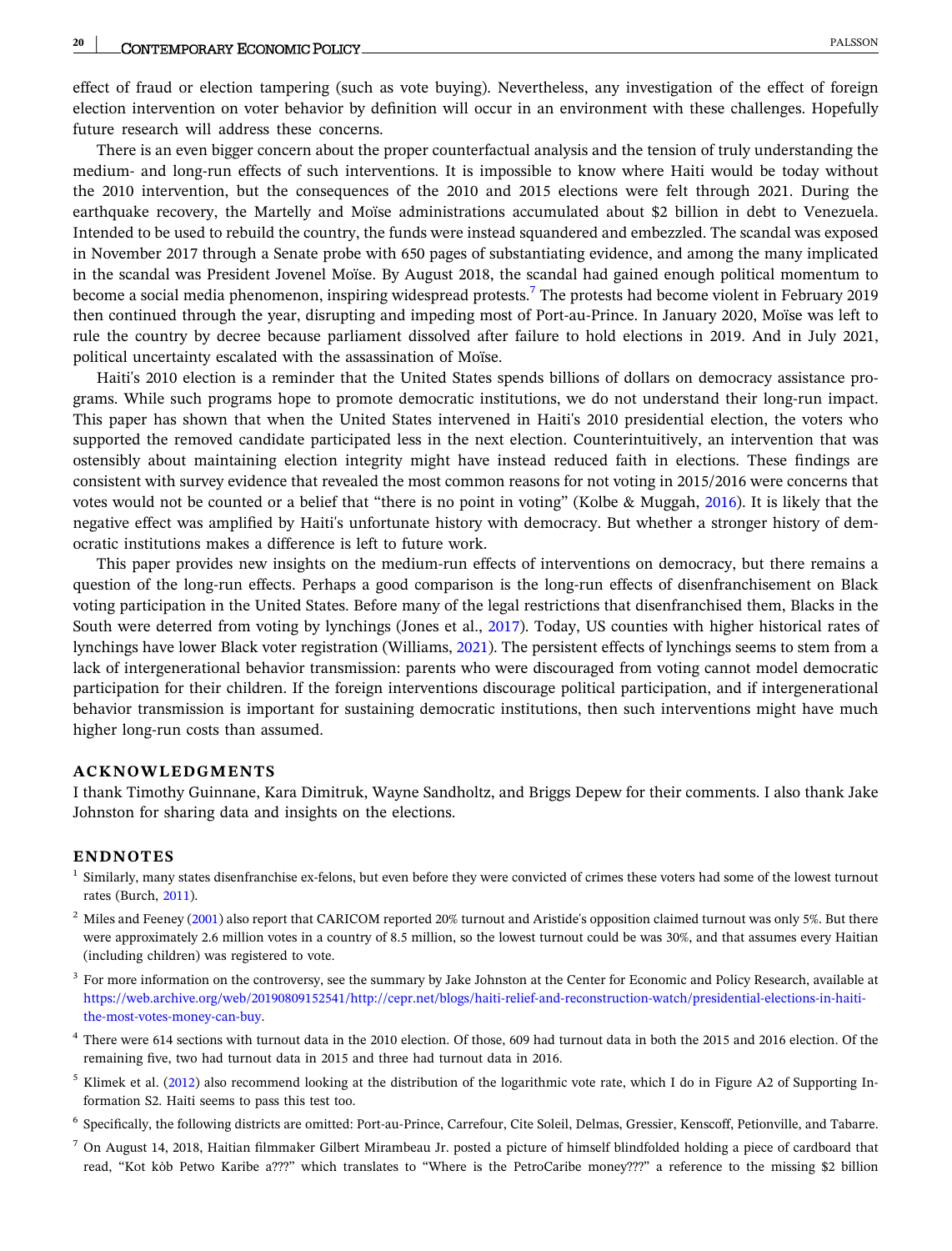<span id="page-20-0"></span>Venezuelan loans. Mirambeau's picture was like Mohamed Bouazizi's self‐immolation in December 2010, sparking a political movement that engulfed the country. Soon other Haitians posted similar pictures, and the hashtag #KotKobPetroKaribeA became a rallying cry for those discontent with governmental disfunction.

#### **REFERENCES**

Acemoglu, D., Naidu, S., Restrepo, P. & Robinson, J.A. (2019) Democracy does cause growth. *Journal of Political Economy*, 127(1), 47–100. Ali, S.N. & Lin, C. (2013) Why people vote: ethical motives and social incentives. *American Economic Journal: Microeconomics*, 5(2), 73–98. Allcott, H. & Gentzkow, M. (2017) Social media and fake news in the 2016 election. *Journal of Economic Perspectives*, 31(2), 211–236.

Battaglini, M., Morton, R.B. & Palfrey, T.R. (2010) The swing voter's curse in the laboratory. *Review of Economic Studies*, 77, 66–89.

- Biggers, D.R. & Smith, D.A. (2020) Does threatening their franchise make registered voters more likely to participate? Evidence from an aborted voter purge. *British Journal of Political Science*, 50(3), 933–954.
- Burch, T. (2011) Turnout and party registration among criminal offenders in the 2008 general election. *Law and Society Review*, 45(3), 699–730.
- Cantoni, E. & Pons, V. (2019) Strict ID laws don't stop voters: evidence from a U.S. nationwide panel, 2008–2016, *NBER Working Paper No. 25522*.

Cascio, E. & Washington, E. (2014) Valuing the vote: the redistribution of voting rights and state funds following the Voting Rights Act of 1965. *Quarterly Journal of Economics*, 129(1), 379–433.

Coate, S., Conlin, M. & Moro, A. (2008) The performance of pivotal‐voter models in small‐scale elections: evidence from Texas liquor referenda. *Journal of Public Economics*, 92(3–4), 582–596.

Collier, P. & Vicente, P.C. (2012) Violence, bribery, and fraud: the political economy of elections in Sub‐Saharan Africa. *Public Choice*, 153(1–2), 117–147.

Corstange, D. & Marinov, N. (2012) Taking sides in other people's elections: the polarizing effect of foreign intervention. *American Journal of Political Science*, 56(3), 655–670.

Dellavigna, S., List, J.A., Malmendier, U. & Rao, G. (2017) Voting to tell others. *Review of Economic Studies*, 84, 143–181.

Downs, A. (1957) *An economic theory of democracy*. Harper.

Duffy, J. & Tavits, M. (2008) Beliefs and voting decisions: a test of the pivotal voter model. *American Journal of Political Science*, 52(3), 603–618.

Dupuy, A. (2006) *The prophet and power : Jean‐Bertrand Aristide, the international community, and Haiti*. Rowman & Littlefield Publishers.

- Gerber, A.S., Green, D.P. & Larimer, C.W. (2008) Social pressure and voter turnout: evidence from a large-scale field experiment. *American Political Science Review*, 102(1), 33–48.
- Hoekstra, M. & Koppa, V. (2021) (almost) no one votes without ID, even when they can, *Working Paper*.
- Johnston, J. & Weisbrot, M. (2011) *Haiti's fatally flawed election*. Center for Economic and Policy Research (CEPR).

Jones, D.B., Troesken, W. & Walsh, R. (2017) Political participation in a violent society: the impact of lynching on voter turnout in the postreconstruction south. *Journal of Development Economics*, 129, 29–46.

- Katz, J.M. (2013) *The big truck that went by*. Palgrave Macmillan.
- Klimek, P., Yegorov, Y., Hanel, R. & Thurner, S. (2012) Statistical detection of systematic election irregularities. *Proceedings of the National Academy of Sciences*, 109(41), 16469–16473.
- Kolbe, A. & Muggah, R. (2016) *Assessing Haiti's electoral legitimacy crisis—results of a 2016 survey, strategic note 21*. Igarapé Institute.

Kudamatsu, M. (2012) Has democratization reduced infant mortality in sub‐saharan Africa? Evidence from micro data. *Journal of the European Economic Association*, 10(6), 1294–1317.

- Levin, D.H. (2016) When the great power gets a vote: the effects of great power electoral interventions on election results. *International Studies Quarterly*, 60, 189–202.
- Miles, M. & Feeney, M. (2001) *Elections 2000: participatory democracy in Haiti*.
- Mobekk, E. (2001) Enforcement of democracy in Haiti. *Democratization*, 8(3), 173–188.

Naidu, S. (2012) Suffrage, schooling, and sorting in the post‐bellum US South, *Working Paper no. 18129 (June), NBER*.

- Nohlen, D. (2005) *Elections in the Americas: a data handbook* (Vol. 1). North America, Central America, and the Caribbean: Oxford University Press.
- Organization of American States. (2010) *Statement by the OAS‐CARICOM joint electoral observation mission on Haiti's presidential and legislative elections of 28 November 2010* [Press Release].
- Organization of American States. (2011a) Report of the Joint Electoral Observation Mission of the Organization of American States (OAS) and the Caribbean Community (CARICOM). *Electoral Observations in the Americas Series, no. 73*.
- Organization of American States. (2011b) Report of the OAS-CARICOM Joint electoral observation mission on the first round of the presidential *and legislative elections of 28 November 2010 in Haiti* [Press Release].
- Riker, W.H. & Ordeshook, P.C. (1968) A theory of the calculus of voting. *The American Political Science Review*, 62(1), 25–42.

Rose, G. (2000) Democracy promotion and American foreign policy. *International Security*, 25(3), 186–203.

Rosnick, D. (2011) *The Organization of American States in Haiti: Election monitoring or political intervention?*. Center for Economic and Policy Research. Available from: https://cepr.net/documents/publications/haiti-oas-2011-10.pdf [Accessed 3rd December 2021].

Shulman, S. & Bloom, S. (2012) The legitimacy of foreign intervention in elections: the Ukrainian response. *Review of International Studies*, 38, 445–471.

Ubert, L.J. & Jackson, D. (2020) Does aid promote electoral integrity? *Journal of Development Studies*, 56(6), 1067–1094.